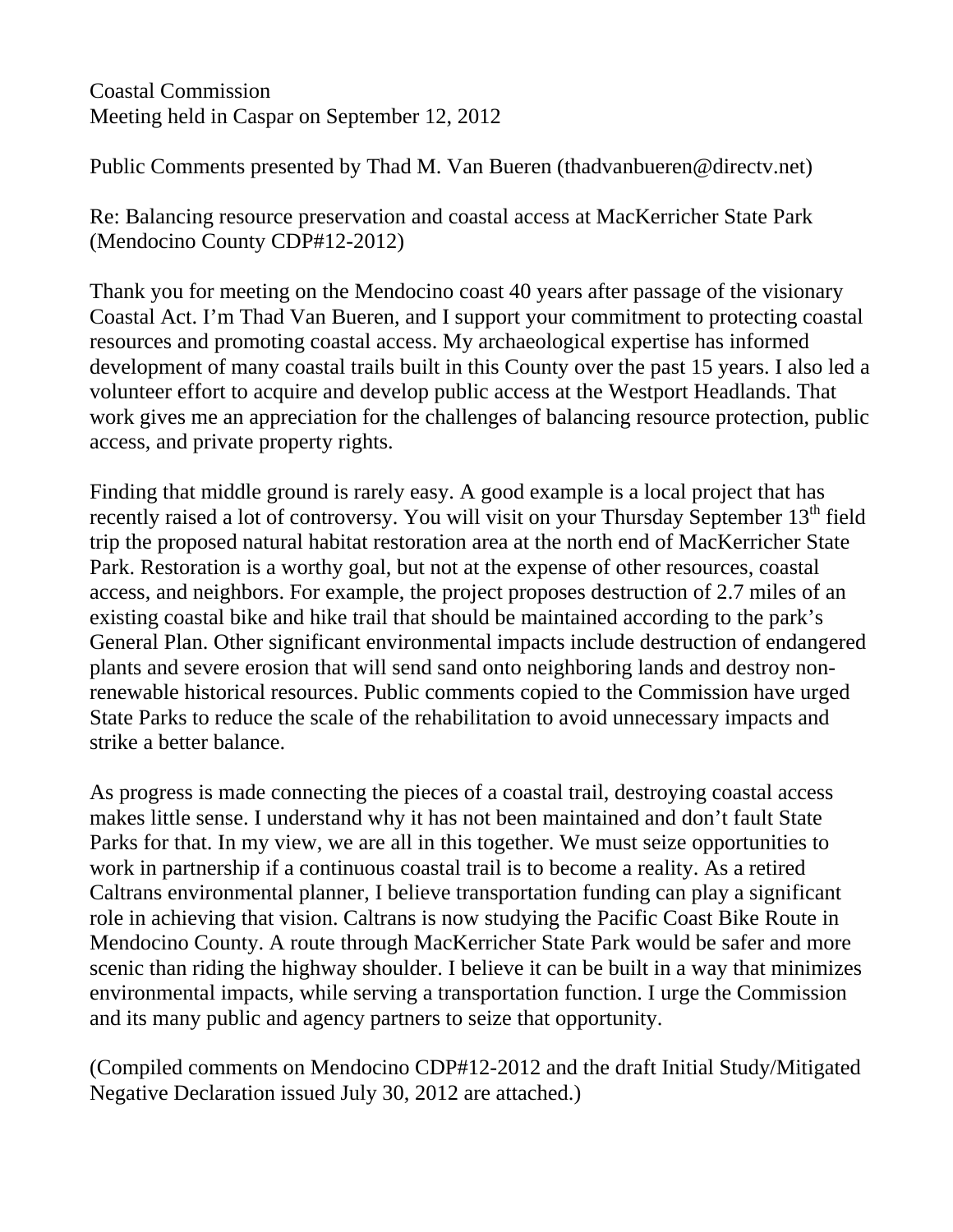| Chuck Eyerly | <b>Sally Grigg</b> | <b>Bill Knapp</b> | <b>Thad Van Bueren</b> | <b>Judith Vidaver</b> | <b>Robert Scott</b> |
|--------------|--------------------|-------------------|------------------------|-----------------------|---------------------|
| Secretary    | Director           | l`reasurer        | ⊂hair                  | <b>Vice-Chair</b>     | <b>Alternate</b>    |



# **Westport Municipal Advisory Council**

P. O. Box 307, Westport, CA 95488 www.westportmac.org

July 9, 2012

Abbey Stockwell, Project Coordinator Department of Planning and Building Services 120 West Fir Street Fort Bragg, CA 95437

Re: CDP #12-2012 (California Department of Parks & Recreation)

Dear Abbey:

The Westport Municipal Advisory Council held a public hearing on the cited permit application at its regular monthly meeting July 3, 2012. Comments were provided by eight people. Although there was some support for natural ecosystem restoration, significant concerns were expressed about the proposed project. Some of the comments were informed by examination of a draft combined Initial Study and Mitigated Negative Declaration and the approved General Plan for MacKerricher State Park. The WMAC unanimously approved a motion to convey the following summary of concerns:

1. Destruction of Coastal Trail: The proposed project will deliberately deconstruct 2.7 miles of the old haul road. This will preclude access for bicyclists and disabled individuals to an existing coastal trail that is mandated by the Mendocino County Local Coastal Program to provide maximum non-vehicular coastal access from Pudding Creek to the Ten Mile River. The General Plan for MacKerricher Park approved in 1995 specifically mandates on page 153: a) haul road maintenance; b) improving the surface for use of pedestrians and bicyclists; c) repair of areas with erosion problems; and d) providing a dune boardwalk north of Ward Avenue where the haul road has been washed away. The proposed project completely ignores and is inconsistent with those mandates and management directives and provides no mitigation for significantly impairing/destroying that required coastal access for bicyclists and disabled persons.

2. Herbicide Use: Concern exists about the use of herbicides to destroy introduced plants. The type of herbicides is not specified in the permit application, but the public is concerned that such chemicals may impact human and ecosystem health. Other methods of removal should be considered. The environmental consequences of different approaches to controlling invasive species should be thoroughly evaluated, giving priority to the method that causes the least harm.

3. Sand Migration: Adjacent property owners are concerned that the removal of European Beach Grass and portions of the haul road will further destabilize the dunes and cause significant sand migration that will adversely affect neighboring private landowners. Prior efforts to manually remove the beach grass have resulted in significant encroachment of dunes onto properties to the south and east, as well as degradation of the haul road through increased erosion or burial that impairs coastal access. Inadequate consideration is given to reliable methods for controlling sand movement and mitigating impacts to neighbors.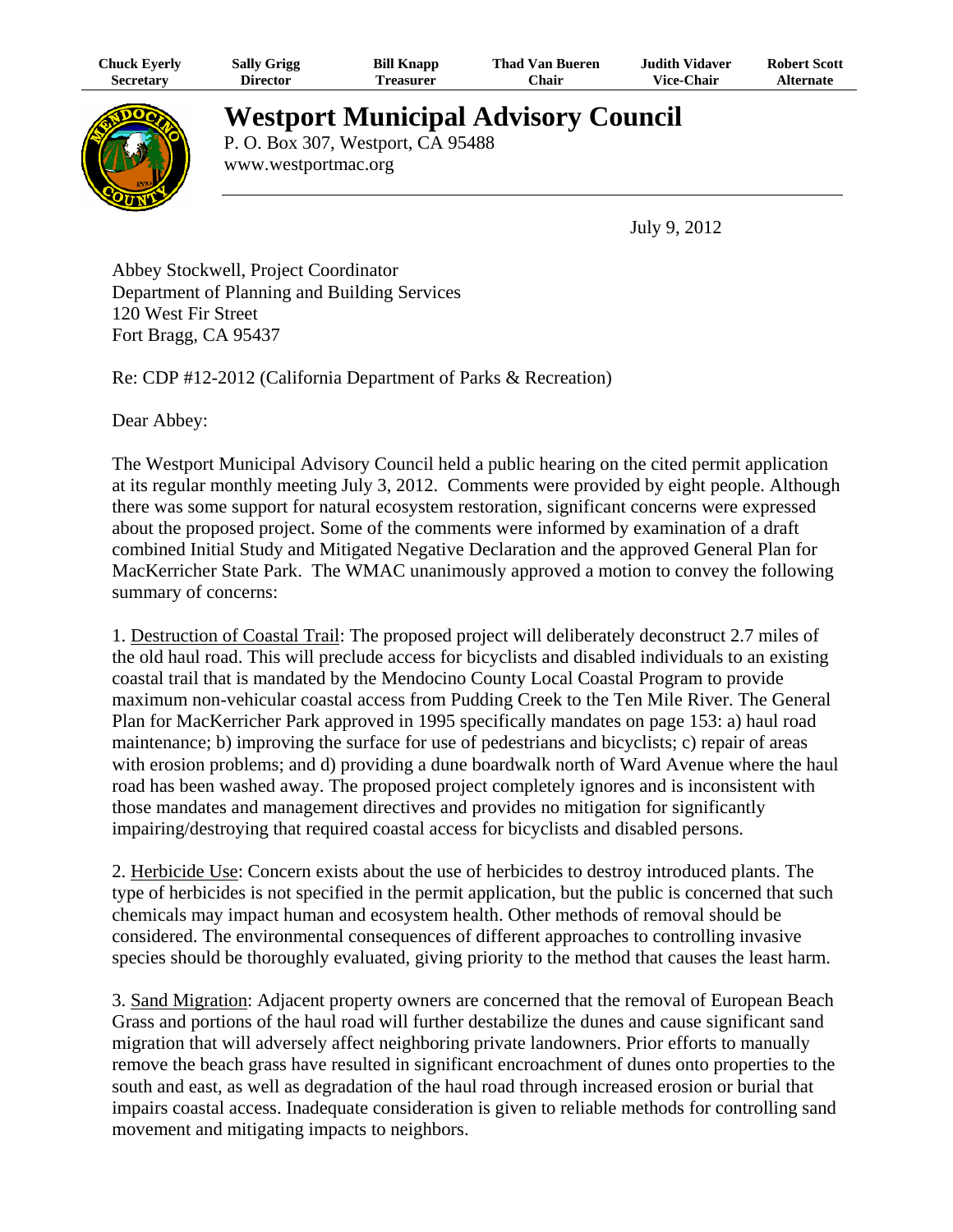4. Adjacent Landowner Notification: One adjacent landowner who attended the WMAC said she was not notified of this pending permit. All adjacent landowners should be notified, consistent with CEQA policies and case law. Their concerns should be heard and factored into the resolution of the significant impacts this project can be expected to cause.

5. Unintended Consequences: Destabilizing the dunes is a risky proposal with many long term and cumulative consequences for surrounding lands, ecosystems, and cultural resources. Those consequences have not been adequately considered. Historic maps including the 1874 Coast Survey, 1916 Army Corps of Engineers Cape Vizcaino 15 minute quadrangle, and 1966 USGS Inglenook 7.5 minute quadrangle should be compared to the modern distribution of dunes and reliable methods should be proposed to ensure sand migration is controlled and significant impacts are addressed. Native species should be reestablished well prior to any action that will destabilize the dunes to ensure sand migration is controlled. Use of native shore pines appears illadvised due to the spread of pine canker. Sand migration will predictably result in significant impacts such as the deflation of archaeological resources, further erosion/burial of the haul road that impairs use of that coastal access, congestion of hydrologic systems, and movement of the dunes east and south onto neighboring private lands.

The foregoing concerns imply the proposed draft IS/MND is inadequate as means to evaluate and mitigate the significant environmental consequences of this project under CEQA and its implementing regulations and guidance. An EIR should be required with a more robust effort to consider public input and address inconsistencies with the park's General Plan and LCP policies. The park is managed for many purposes according to an approved General Plan, and public coastal access should not be deliberately destroyed without mitigating that loss with a replacement structure such as a boardwalk that from Ward Avenue to the Ten Mile bridge that is accessible to pedestrians, bicyclists, and disabled persons.

We ask that you keep us informed of any revised submittal and notify us in advance of any public hearings on this project so that the citizens within our jurisdiction may continue to provide input as the decision process unfolds. Please contact Chairman Thad Van Bueren at 964-7272 if you have questions about the comments raised by the WMAC.

Sincerely,

Charles L. Eyerly

Chuck Eyerly, Secretary Westport MAC

Cc: Renee Pasquinelli, California Department of Parks & Recreation Kendall Smith, Fourth District Supervisor Dan Gjerde, Fourth District Supervisor Elect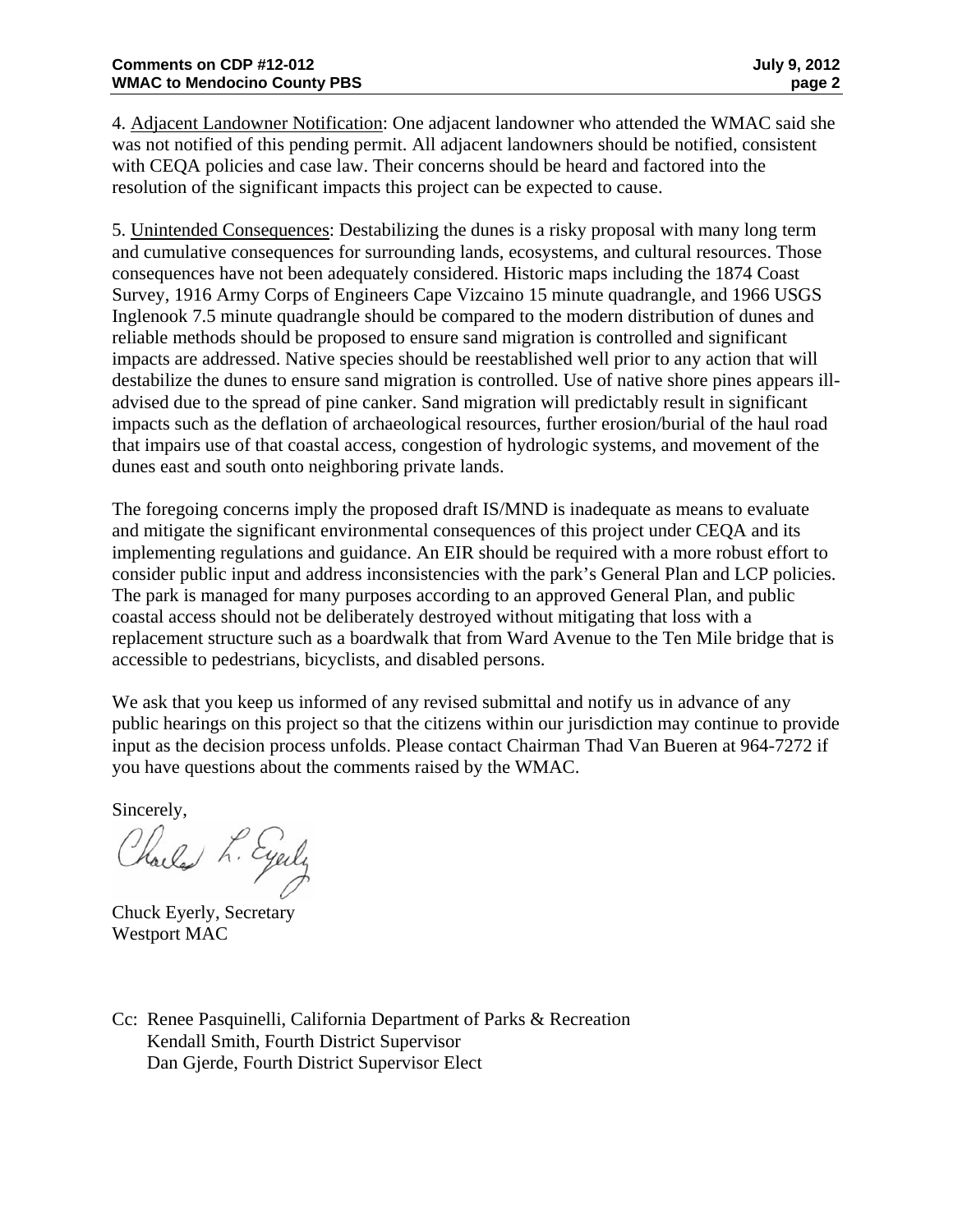August 10, 2012

Ms. Renee Pasquinelli Senior Environmental Scientist California State Parks Mendocino District 12301 North Highway 1 – Box 1 Mendocino, CA 95460

# **Subject: Draft Mitigated Negative Declaration for MacKerricher State Park Dune Rehabilitation Project**

Dear Ms. Pasquinelli:

As you know, the City of Fort Bragg has spent many years pursuing the Fort Bragg Coastal Trail project on a 130-acre parkland property adjacent to MacKerricher State Park. Once complete, our community will have a seamless corridor of accessible parkland from Noyo River to Ten Mile River. City staff has worked closely with State Parks in planning our project and together we prepared an Environmental Impact Report which addressed both the Fort Bragg Coastal Trail and proposed improvements to State Park's Glass Beach headlands property. The City values its ongoing partnership with State Parks and we are keenly interested in projects affecting coastal access in MacKerricher State Park. We appreciate this opportunity to comment on the Draft Initial Study – Mitigated Negative Declaration for the Inglenook Fen-Ten Mile Dunes Natural Preserve MacKerricher State Park Dune Rehabilitation Project.

The City offers the following general and specific comments on the draft Initial Study/Mitigated Negative Declaration (IS/MND):

- 1. The IS/MND is challenging to read and interpret as information about specific impacts, associated mitigations and monitoring measures is scattered throughout the voluminous document. It would be helpful to incorporate summary information from the attached Appendices and specific mitigation measures into the text of the IS/MND.
- 2. In Section 2.8 "Visitation to MacKerricher State Park", it would be useful to data regarding visitation to the Ten Mile Dunes area and the segment of the Haul Road which will be removed. An electronic counter could be placed at the northern terminus of the Haul Road near the Ten Mile Bridge to determine the level of visitor use of this feature. Absent such information, it is not possible to determine the level of impact that removal of the Haul Road might have on public access to the reserve and coastal access and, consequently, it is difficult to evaluate the sufficiency of mitigation measures. This section also contains a conclusive statement that "The Coastal Trail…runs along the shoreline at the beach and would not be permanently affected by the project." While the project may not physically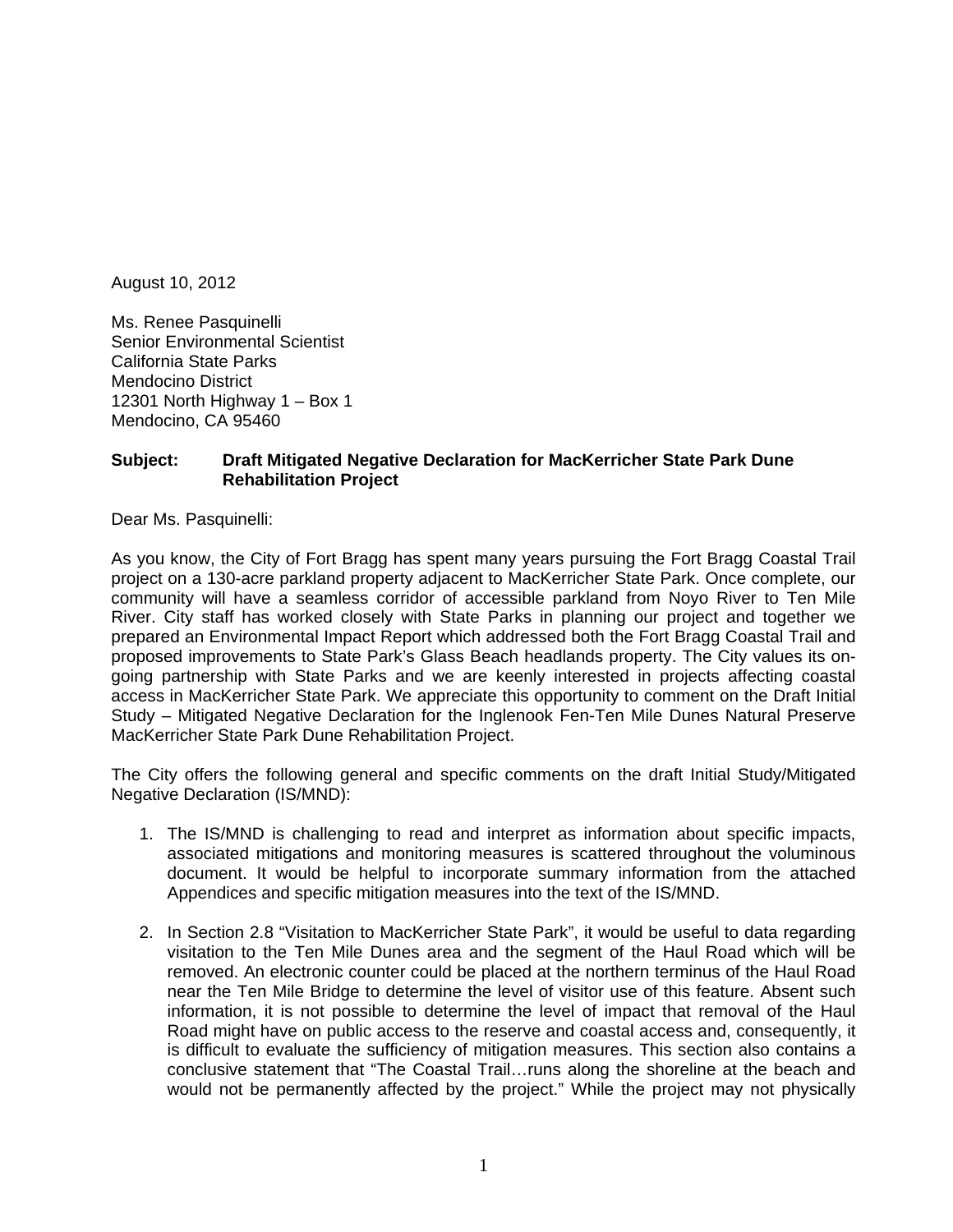affect the Coastal Trail/beach, removal of the Haul Road surface along Ten Mile River may adversely affect visitor access to the shoreline and the Coastal Trail.

3. Section 2.11 "Related Projects" should mention the Fort Bragg Coastal Trail and Restoration Project.

# 4. **Biological Resources**

- IS/MND Page 63. The discussion of Howell's Spineflower (*Chorizanthe howellii*) does not clearly identify the impact of the removal of the Haul Road on this species, though it is clear from the map in Appendix A.3 and the narrative in Appendix A.4, that there are significant populations of the endangered spineflower adjacent to the Haul Road. The discussion of impacts on page 8 of Appendix E-2 references the potential loss of plants during construction activities but does not address the loss of suitable habitat associated with the removal of the Haul Road. While an 8:1 mitigation ratio is proposed on page 21, proposed mitigation measures do not address the loss of stabilized soil which is necessary for the plant's propagation and growth. Similarly, while an objective of successful establishment of the spineflower in "novel habitat" at a 4:1 ratio is referenced on p. 27, it is not clear that there is sufficient "novel habitat" to accomplish that objective.
- IS/MND, Page 64. The discussion of Menzies' Wallflower *(Eryisimum menziesii* ssp. *Menziesii*) has similar issues to those noted above regarding Howell's Spineflower. The IS/MND notes that this population is also located in stabilized soils along the Haul Road, but offers no mitigation measures to address the loss of habitat due to removal of the Haul Road.
- The Special Status Plants map indicates that most of the special status plants are found only in stabilized soils along the Haul Road. The IS/MND should include a discussion of the ability of these plants to survive in a destabilized dune environment and identify other areas of stabilized soils. One possible consideration would be to remove the asphalt surface of the trail but retain the rock and gravel base as a way of retaining the stabilized soils along the Haul Road.

# 5. **Cultural Resources**

 S/MND Page 80-83. As noted on page 81, the project area has a very high degree of archaeological sensitivity. The narrative does not justify the finding of "Less than Significant Impact." Numerous mitigation measures are proposed that may lessen potential construction-related impacts, however there are no proposed mitigations to address impacts to archaeological sites associated with dune migration and shoreline recession once the Haul Road is removed. State Parks should consider leaving the base rock of the Haul Road in place as a protective cap for cultural resource deposits lying underneath and inland of the road. The MND includes a mitigation measure that requires the completion of a site specific avoidance plan (CULT-2 a). It would make sense to prepare the cultural resource study and avoidance plan prior to completion of the MND in order to ensure that cultural resource impacts are adequately addressed and to ensure that mitigation measures for other impacts do not themselves have impacts on cultural resource areas.

## 6. **Geology and Soils**

 The report prepared by the Department of Conservation (Appendix E-4) concludes that the project would result in additional sand migration to the east resulting in additional transverse dune formation/height and impacts on drainage and vegetation patterns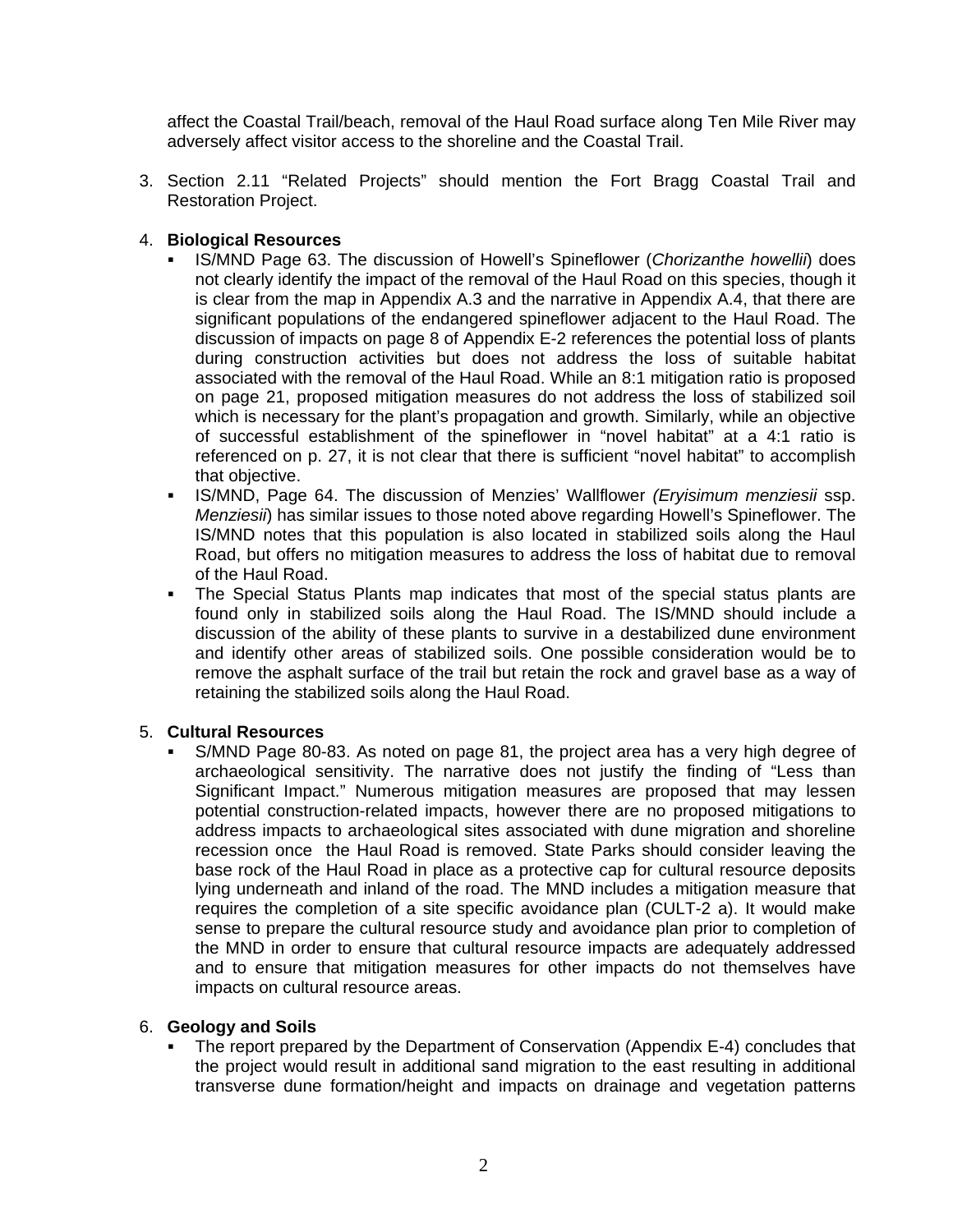throughout the dunes. This warrants a more detailed analysis in the MND with regard to impacts on rare plants, wetlands and adjacent residences.

## 7. **Recreation**

IS/MND, Page 115. The discussion of impacts to Recreation should provide more detail about how the removal of the Haul Road would impact coastal recreational activities. The Haul Road is used by coastal residents and visitors to access this beautiful stretch of coastline. If the Haul Road is removed, visitors will likely traverse the sand dunes and stabilize dune faces with resulting impacts. One possible mitigation is for State Parks to dedicate an easement along the eastern edge of MacKerricher State Park to a land trust or Caltrans for the installation of a bicycle/pedestrian path.

Thank you for your consideration of these comments. If you have any questions, please don't hesitate to contact me at 707-961-1807.

Sincerely,

Marie Jones Community Development Director

cc. City Council City Manager Abby Stockwell, Mendocino County Planning and Building Services Rick Macedo, California Department of Fish and Game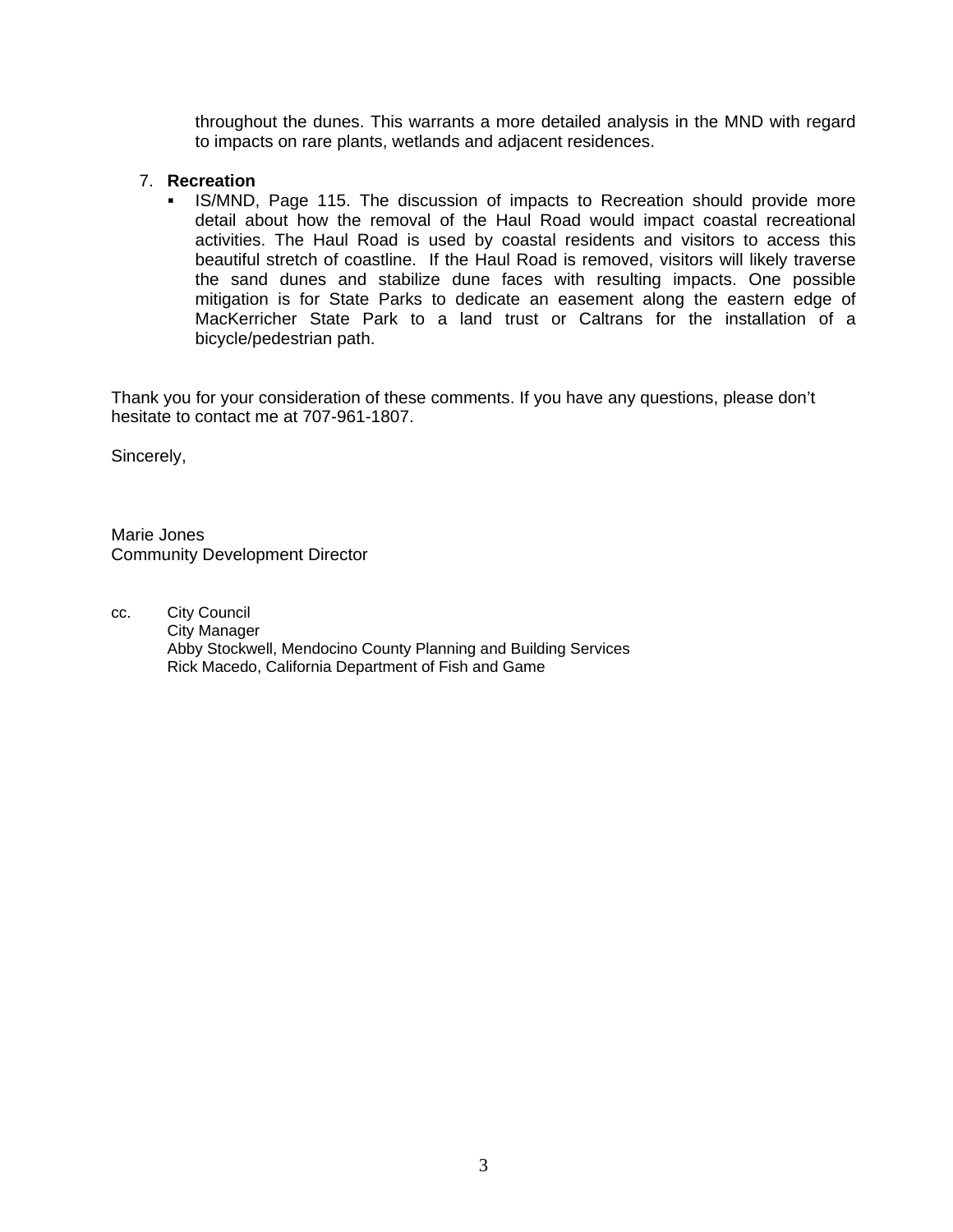| Chuck Eyerly | <b>Sally Grigg</b> | <b>Bill Knapp</b> | <b>Thad Van Bueren</b> | <b>Judith Vidaver</b> | <b>Robert Scott</b> |
|--------------|--------------------|-------------------|------------------------|-----------------------|---------------------|
| Secretarv    | <b>Director</b>    | <b>l'reasurer</b> | ⊂hair                  | <b>Vice-Chair</b>     | Alternate           |



# **Westport Municipal Advisory Council**

P. O. Box 307, Westport, CA 95488 www.westportmac.org

August 10, 2012

Renee Pasquinelli, Senior Environmental Scientist Mendocino District, California Department of Parks & Recreation 12301 North Highway 1 – Box 1 Mendocino, CA 95460

Re: Comments on revised draft IS/MND for Mackerricher State Park Dune Rehabilitation Project (Mendocino County CDP #12-2012)

Dear Renee:

The WMAC held two public hearings on the cited permit application July 3 and August 7, 2012. Our initial letter to the County is available at http://www.westportmac.org/documents/CDP#12- 2012-WMAC\_Comments\_(7-9-2012).pdf. The second hearing focused on the revised draft Initial Study and Mitigated Negative Declaration released by California Department of Parks & Recreation (DPR) on August 1, 2012. While there is public support for natural ecosystem restoration and preservation of sensitive species, widespread concerns were expressed that the project as presently designed will cause significant impacts that are not analyzed or mitigated. As a result, the preparation of an EIR appears mandatory unless the project is substantively revised. The WMAC approved a motion to convey the following concerns:

1. Destruction of Coastal Trail: Rather than letting natural forces remove the haul road as directed in the adopted General Plan (GP) for the park on page 79, the proposed project will purposefully destroy a long-neglected coastal trail specifically designated for improvement and repair for use by pedestrians and bicyclists (GP page 153). Removal of the haul road will significantly impact existing recreational and non-motorized transportation access by pedestrians, bicycles, wheelchairs. No mitigation is proposed to compensate for that loss of access, nor is it reconciled with other existing policies and directives of the General Plan which specify as a fundamental goal for the dunes to "develop recreational access consistent with natural processes" (page 77). Contrary to an unpublicized internal feasibility study, the public does not accept that a trail for pedestrians, bicycles, and wheelchairs through the Coastal Dunes Resource Management Zone is impractical. Low-cost permeable trail tread materials are readily available and could provide a sensitive solution that addresses directives of the General Plan on pages 78-79 by following a route that minimizes resource conflicts and mitigates impacts.

2. Sand Migration: Adjacent property owners are concerned that the removal of European beach grass and portions of the haul road will mobilize sand migration that will adversely affect neighboring private landowners. The IS/MND recognizes sand will migrate, but no mitigation is proposed. Degradation of the haul road north of Ward Avenue and prior efforts of beach grass removal have resulted in documented encroachment of dunes onto adjacent properties east of the park, as well as degradation of the haul road through increased erosion and/or burial that has impaired coastal access. These impacts are not assessed, and no mitigation is proposed to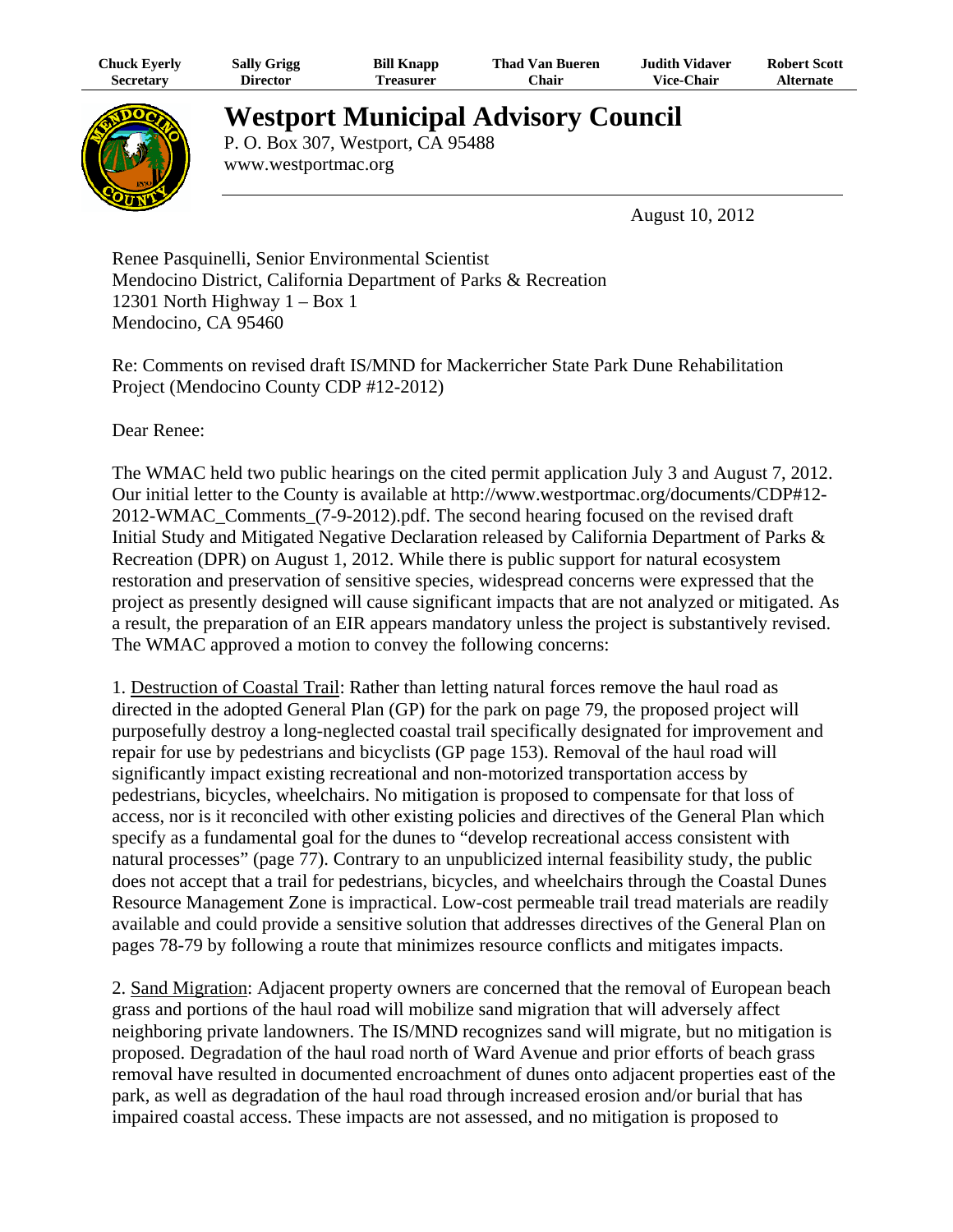compensate neighboring landowners for the loss of use and diminishment in land value that will predictably result from destabilizing the foredunes.

While European beach grass has heightened the foredunes, historic photographs verify the haul road was built on the original surface of the unmodified dunes. The haul road also provides critical habitat for the endangered Howell's spineflower and protects cultural resources that will suffer significant impacts from deflation if nearby sections of the road are removed and erosion is purposefully accelerated. Although destruction of 11% of the entire spineflower population in the preserve by this project is considered acceptable and will be mitigated, damage to nonrenewable cultural resources is a significant impact that has not been addressed.

The foregoing concerns imply the proposed revised draft IS/MND is inadequate as means to evaluate and mitigate several significant short term and cumulative long term environmental consequences of this project. An EIR should be prepared to consider public input and address inconsistencies with the park's General Plan and Mendocino County's approved Local Coastal Plan. Adjacent property owners should be specifically notified of the pending environmental review and permit approval processes to ensure their views are taken into consideration.

Input received by the WMAC suggests a more modest approach to habitat manipulation is preferred to the radical plan currently proposed. That would be more consistent with Public Resources Code 5019.71, which states that such activities should occur "only (emphasis added) in those areas found by scientific analysis to require manipulation to preserve species or associations that constitute the basis for the establishment of the natural preserve." Those goals can be met with dune grass and culvert removals, as well as replanting. Leaving the haul road will retain critical habitat and preserve both public access and cultural resources.

The public feels attention should be given to balancing all of the Park's General Plan goals and directives, not selectively implementing some goals to the detriment of public access, neighboring land owners, and cultural resources. We suggest focusing solely on critical habitat preservation, leaving the removal of neglected remnants of the haul road until a plan is developed to construct a context-sensitive recreational and non-motorized replacement trail. Contact WMAC Chairman Thad Van Bueren at 964-7272 with questions about these comments.

Sincerely,<br>Clarled L. Eyely

Chuck Eyerly, Secretary

Cc: Abbey Stockwell, Mendocino County Planning & Building Services Department Kendall Smith, Fourth District Supervisor Dan Gjerde, Fourth District Supervisor Elect Liz Burko, DPR District Superintendent Janelle Beland, DPR Acting Interim Director Bob Merrill, California Coastal Commission State Senator Noreen Evans State Legislator Wesley Chesbro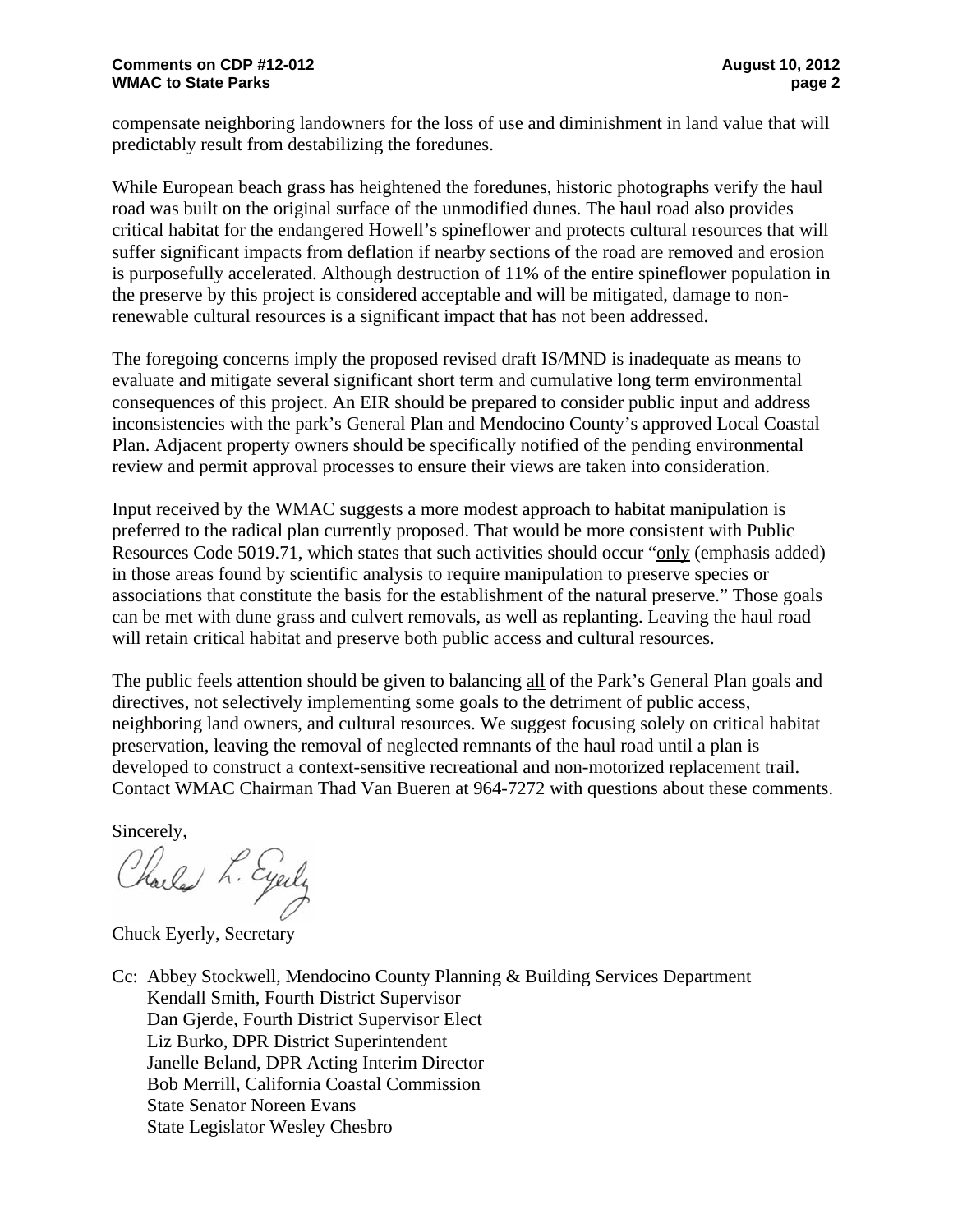Date: August 11, 2012

- To: Renee Pasquinelli, Senior Environmental Scientist California State Parks Mendocino District 12301 North Highway 1 – Box 1 Mendocino, CA 95460 Fax: (707) 937‐2953; Email: rpasquinelli@parks.ca.gov
- RE: INITIAL STUDY /MITIGATED NEGATIVE DECLARATION, INGLENOOK FEN TEN MILE DUNES NATURAL PRESERVE, MACKERRICHER STATE PARK DUNE REHABILITATION PROJECT, July 30, 2012 State of California California State Parks

Ms Pasquinelli,

As a concerned citizen of the Northern California coast I would like to submit the following concerns in relation to the above documents:

- 1) Having had substantial exposure to the process of, and preparation for approval of Environmental Impact Statements in my thirty‐two year career as a geophysicist and geologist, I find it extremely concerning and inappropriate that the applicant and the Lead agency in charge of review and approval of the above documented MND for the INGLENOOK FEN – TEN MILE DUNES NATURAL PRESERVE is the same governmental agency. This is both inappropriate and possibly illegal as it shows a complete potential for bias and circumvention of the intent of process necessary to protect the public interest. This is akin to a non‐governmental company being given approval over its own submission of either an MND or an EIS. Omissions of data and/or submission of questionable or favorable data would thus be allowed to be approved by mere will of the company submitting the document for review, without public concerns being given appropriate treatment or review. I therefore propose that this submission must be reviewed by another private environmental consultancy or governmental agency, which could in an unbiased way address the environmental and public concerns, such as the California Coastal Commission or some similar agency with California State approval for such review. Due to this conflict of interest, I do not see how the above referenced MND can be approved by the very same agency that is submitting the application without cause for serious concern or exposure to potential litigation.
- 2) As to the omission or potential bias reference in 1) above it is concerning that the findings of the ground penetrating radar are not provided as there are most certainly railroad ties and trestles under the existing roadbed as has been demonstrated in those areas where the haul road has been excavated by previous storm events and by anecdotal evidence http://www.mendorailhistory.org/1\_towns/fort\_bragg/ten\_mile.htm that, " tires on the trucks of vehicles were penetrated by iron spikes remaining in railroad ties" prior to the chip sealing of the road surface. Railroad ties of the vintage of the rail line in question almost certainly contained creosote and thus arsenic. Also the chip seal and ballast placed over the rail line may be sequestering environmentally harmful materials such as asbestos from brake‐linings, oil diesel, lubricants, or other environmentally harmful materials used (such as banned herbicides for weed control) or hauled/spilled by the unregulated railroad during its thirty-three year use as the main supply line to the Ten Miles watershed logging camps, and the following period of time by haul trucks prior to the chip‐sealing of the road surface. Since no drilling or sampling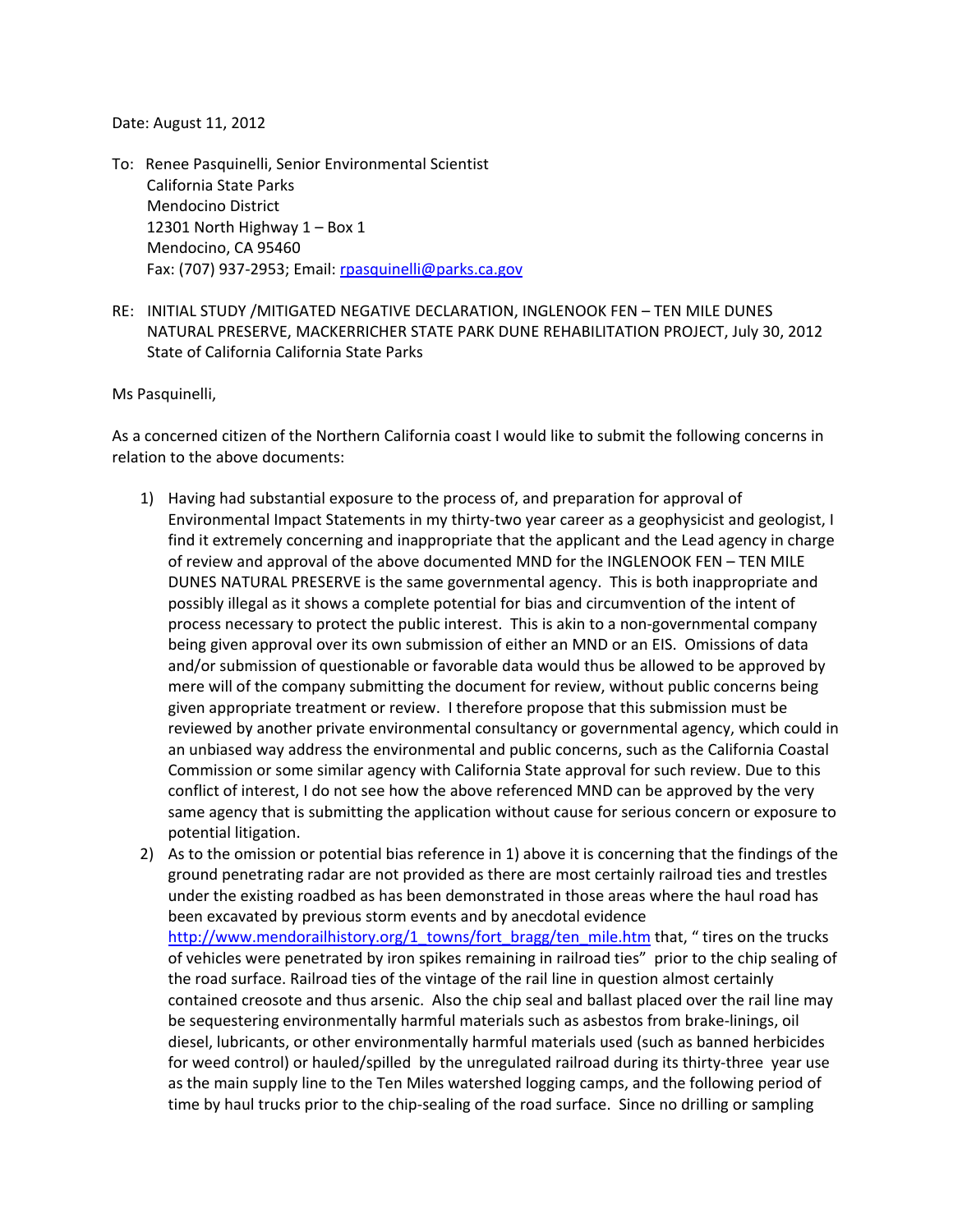under the road surface has occurred (assuming such information would be presented) or adjacent to the road surface, speculation to the environmental possibilities cannot be mitigated, and the potential exists to expose not only workers but also nearby residents and California State Parks employees to possible exposure to airborne contaminates. The plan as presented further proposes the hauling and subsequent dumping of this excavated material to holding areas, potentially endangering residents along the routes and at the final destinations to exposure as well as the environments at these final locations. As the plan suggests that this material could be repurposed at numerous locations it seems that a full review of this potential issue must be investigated prior to the commencement of work. This is a serious concern which had not been addressed by this MND or the application; research shows that examples of this form of contamination have occurred around the globe.

3) As demonstrated in the report and shown on the included maps, there are two environmentally protected plant species that reside in large part only in close proximity to the haul road. It is possible that these plant species exist in this environment as a direct result of the protection and groundwater support provided by the ballast of this road surface, or the protection afforded by the ballast from natural forces (wind, burial, and erosion). On bluff outcrops and trails to the south near the southern boundary of the project area there appears to be a strong correlation between bedrock fracturing, rubble (shell mounds), or foot‐trail collection of moisture and the presence of these endangered plants. Further to the north, where Haul road erosion has occurred, ballast remains now buried beneath sand and is also providing habitat for these endangered

species.



Review of the material available in this MND fails to address any potential relationship between the occurrence of these plants or the possible damage which would occur to the largest known concentration of these endangered plants due to the destruction of the environment provided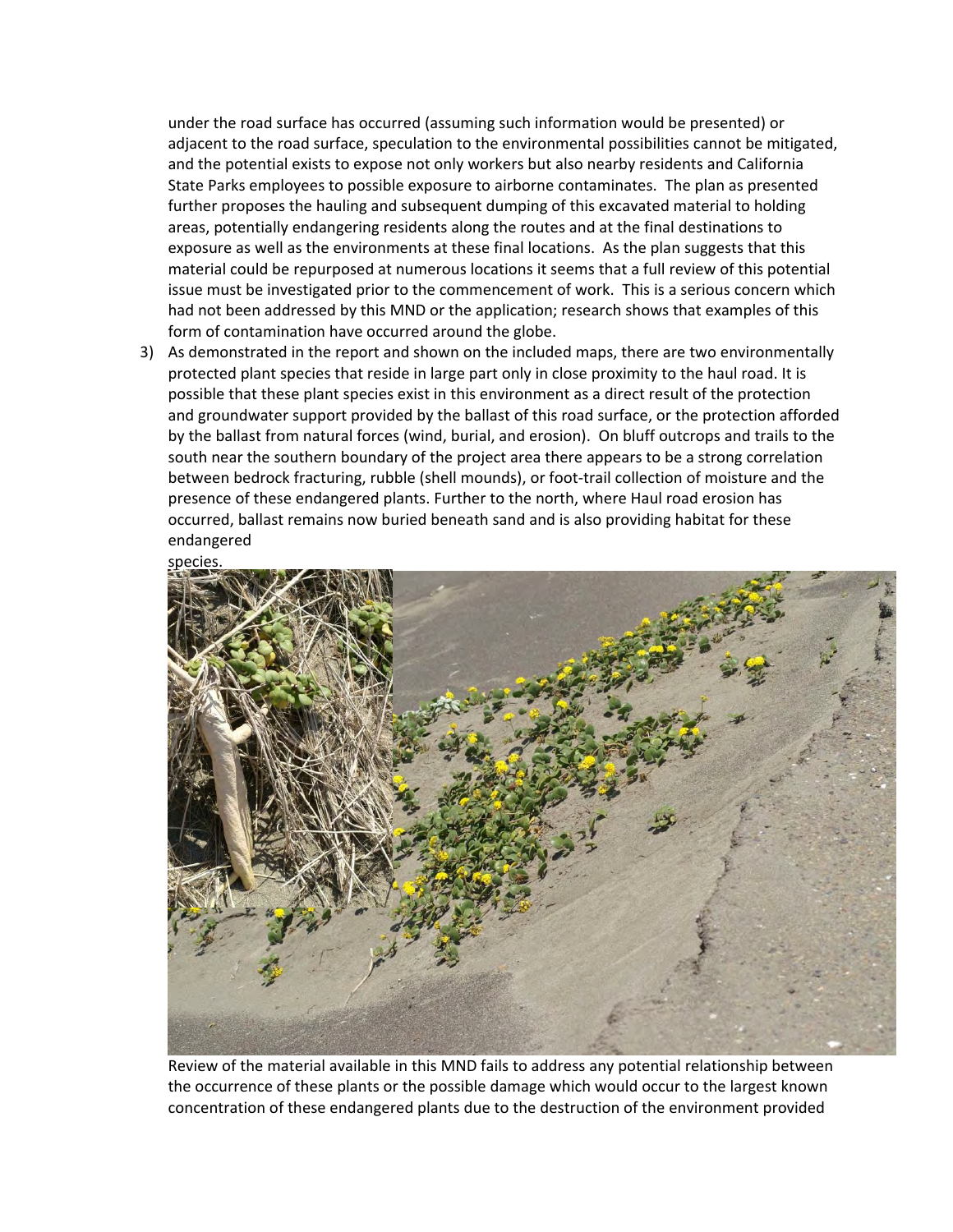by the haul road ballast and as such the removal of the haul roads effect on that habitat. Reference is made to the presence of non-natural road surface (asphalt, chip-seal), but removal of the associated road ballast, as suggested in 2) two above would be consistent with the destruction of habitat. As cited in CAL. PRC. CODE § 5019.71 "Habitat manipulation shall be permitted only in those areas found by scientific analysis to require manipulation to preserve the species or associations that constitute the basis for the establishment of the natural preserve". Since no scientific study of the actual subsurface environment necessary to support these endangered species is cited, and as results from the attempted growing of these endangered species is not reported, nor has it occurred in non-monitored environments, a significant threat to the existence of the species could occur as a result of the actions proposed in this MND plan. It would seem that a serious scientific study of this observation should be conducted prior to the removal of what could be the best habitat for these species, thus explaining the areal limit of these species in the area to be effected by this MND, and should be reported as part of any future document.

4) Review of the original survey documents( from the railroad survey circ. 1917) and currently available digital elevation modeling (NASA based products) shows that there has been an accretion approaching +/ 300 feet toward the shore line over much of the length of the rail line since it was originally surveyed in the project area. Due to the fact that logging at this time was in its infancy and minimal upstream erosion had occurred, it would seem to be an excellent starting point for reviewing the effects of both sand accumulation and invasive plant encroachment on the project area's topography, since the invasive plants would not yet have arrived in the area. Over most of the area the Haul road actually lies landward of the current lateral dunes created by the encroachment of non-native plants and over 350' from the mean



sea level line. Using elevation data for the Haul road and mean sea level as a reference it becomes easy to calculate what beach front slopes would be in the absence of the lateral dunes. Most of the slopes would be less than 5 degrees over 350' perpendicular to the shore, relatively flat by comparison to the areas to the south where endangered plants and birds have been mapped and or observed. It is therefore questioned why this road, which would act as a barrier to erosion of State Parks land and potential damage to landward properties should be removed, if removal of the invasive grass species alone has the desired effect on topography. It would appear to be a direct conflict with CAL. PRC. CODE § 5019.71 if removal of the haul road led to not only the destruction of the previously mentioned endangered species habitat but also the erosion of potential beach front habitat for endangered animal species.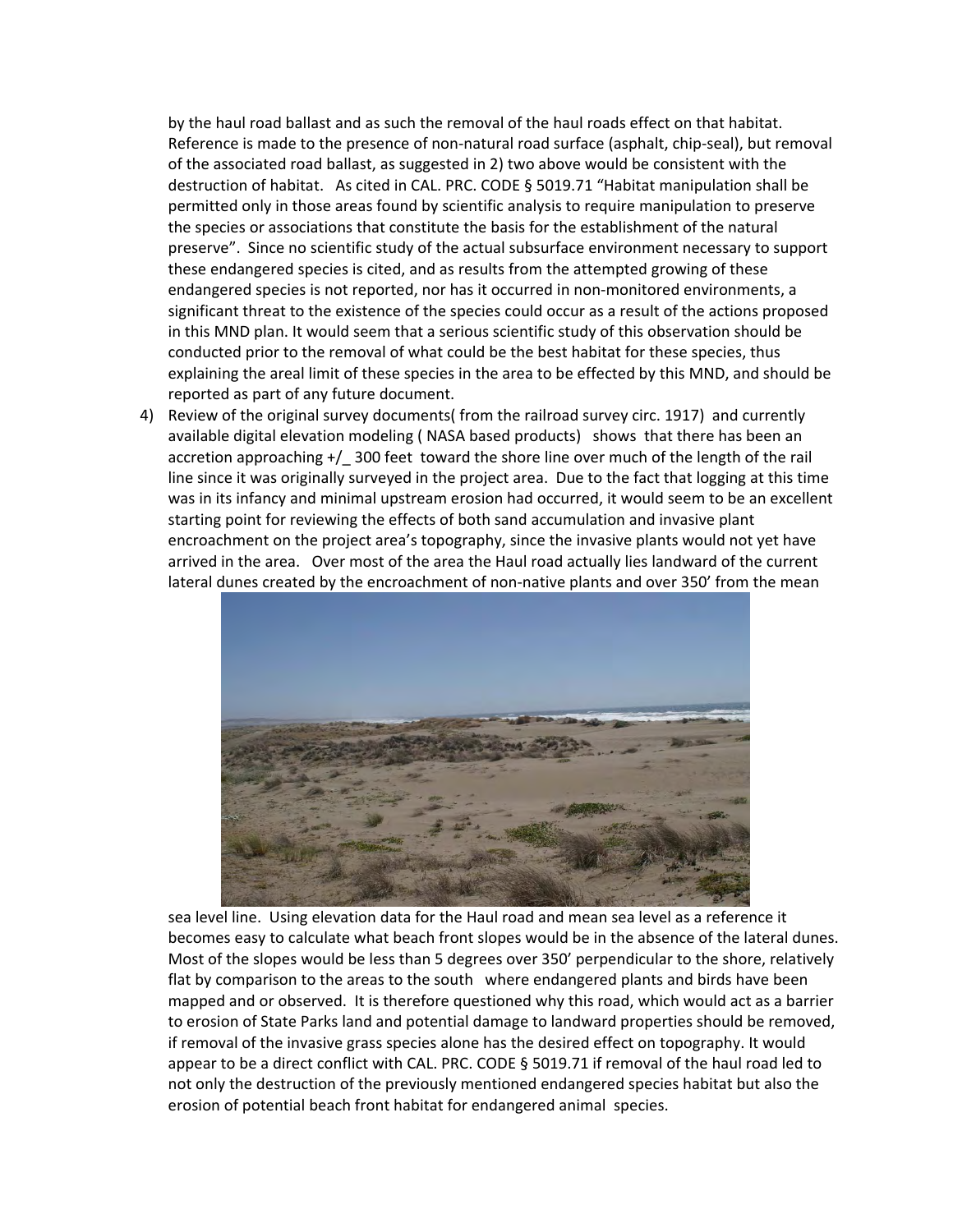5) The plan as submitted is broken into different parts, yet no timeline has been provided to show the expected completion date for each phase, the start date of the subsequent phase or the time period separating various phases for observation of results, leaving the casual observer to believe that this operation will be conducted with no review of the success or damage which may be occurring to the environment as a result of each individual part of the proposed operations.

While I am extremely supportive of the efforts of the California State Parks Department to preserve our natural heritage, it is also imperative that California State Parks Department should be held to the same or a higher standard that we would require of any private entity.

Eric Freeman P.O. Box 2390 Mendocino, CA 95460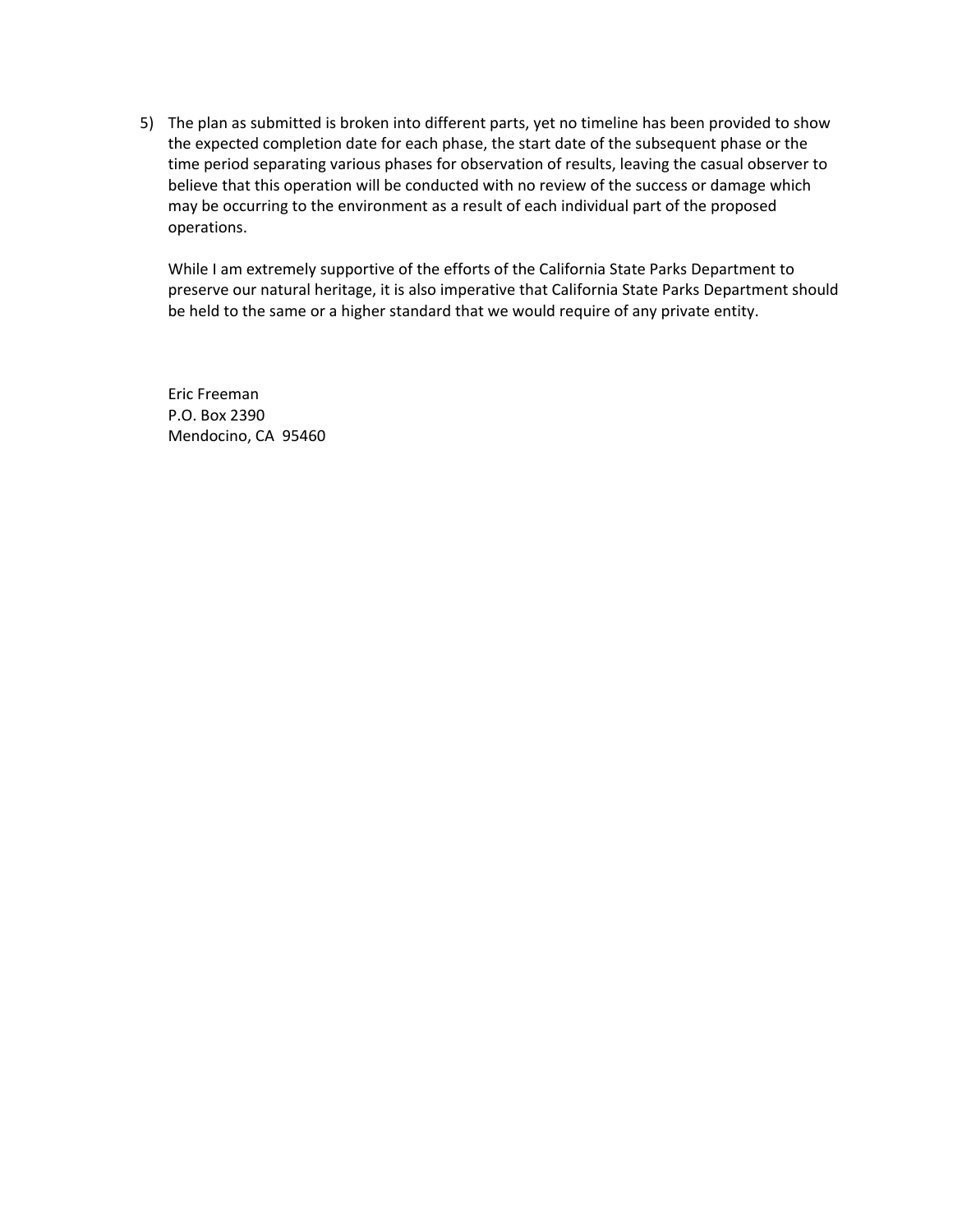August 14, 2012

Renee Pasquinelli, Senior Environmental Scientist Mendocino District, California State Parks 12301 North Highway 1 – Box 1 Mendocino, CA 95460

Re: Comments on Mackerricher State Park Dune Rehabilitation Project (Mendocino County CDP #12-2012)

Dear Renee:

As a professional archaeologist and historian with two decades of experience conducting research along the Mendocino coast, I strongly support the concept of natural preserves because they are designated to conserve natural and cultural resources. However, I am opposed to elective natural habitat restoration when it will have significant unmitigated impacts and when it conflicts with other adopted land use policies and laws.

I feel the proposed project's revised draft IS/MND dated July 30, 2012 does not support the conclusion that the proposed MacKerricher Dune Rehabilitation Project will result in "less than significant impacts." Instead, several significant unmitigated impacts of this discretionary project can be reliably predicted. An Environmental Impact Report thus should be mandatory pursuant to the California Environmental Quality Act and its implementing regulations unless the design of the project is substantially altered.

The proposed project consists of removal of about 2.7 miles of a historic road, two culverts and their associated fill prisms spanning Inglenook and Fen creeks, manual removal of invasive plants, and various mitigation measures. The IS/MND acknowledges that these activities will destroy 11% of the endangered Howell's spineflower population, mobilize significant sand migration, facilitate saltwater intrusion, and cause erosion and deflation of the western portion of the coastal dune resource management zone (RMZ). This radical manipulation of the environment has significant cumulative impacts that have not been adequately considered.

The project overview map creates a false impression that impacts of this project will be restricted to geographically discrete areas. In reality, the impact area is much more expansive because the project will induce ocean inundation, scouring, and deflation of the fore dunes. Appendix A.8 foreshadows this larger impact zone. The document fails to analyze how this elective, projectinduced restructuring of the park's coastal dune RMZ will reduce critical habitat for endangered and listed plants and permanently damage fragile and nonrenewable cultural resources.

The document mentions over a dozen archaeological sites are present in the vicinity. Yet the IS/MND focuses solely on avoidance of direct impacts to the exclusion of other predictable long term consequences that will result from project implementation. Foreseeable impacts of erosion, deflation, and inundation that will be purposefully induced and accelerated by this proposed project are completely ignored. While natural forces constantly alter the dunes, many of the sites have survived centuries, if not millennia. This elective project will intentionally and aggressively restructure the habitats, landforms, and hydrology of the western dunes to the detriment of archaeological site preservation mandated by law and the park's General Plan.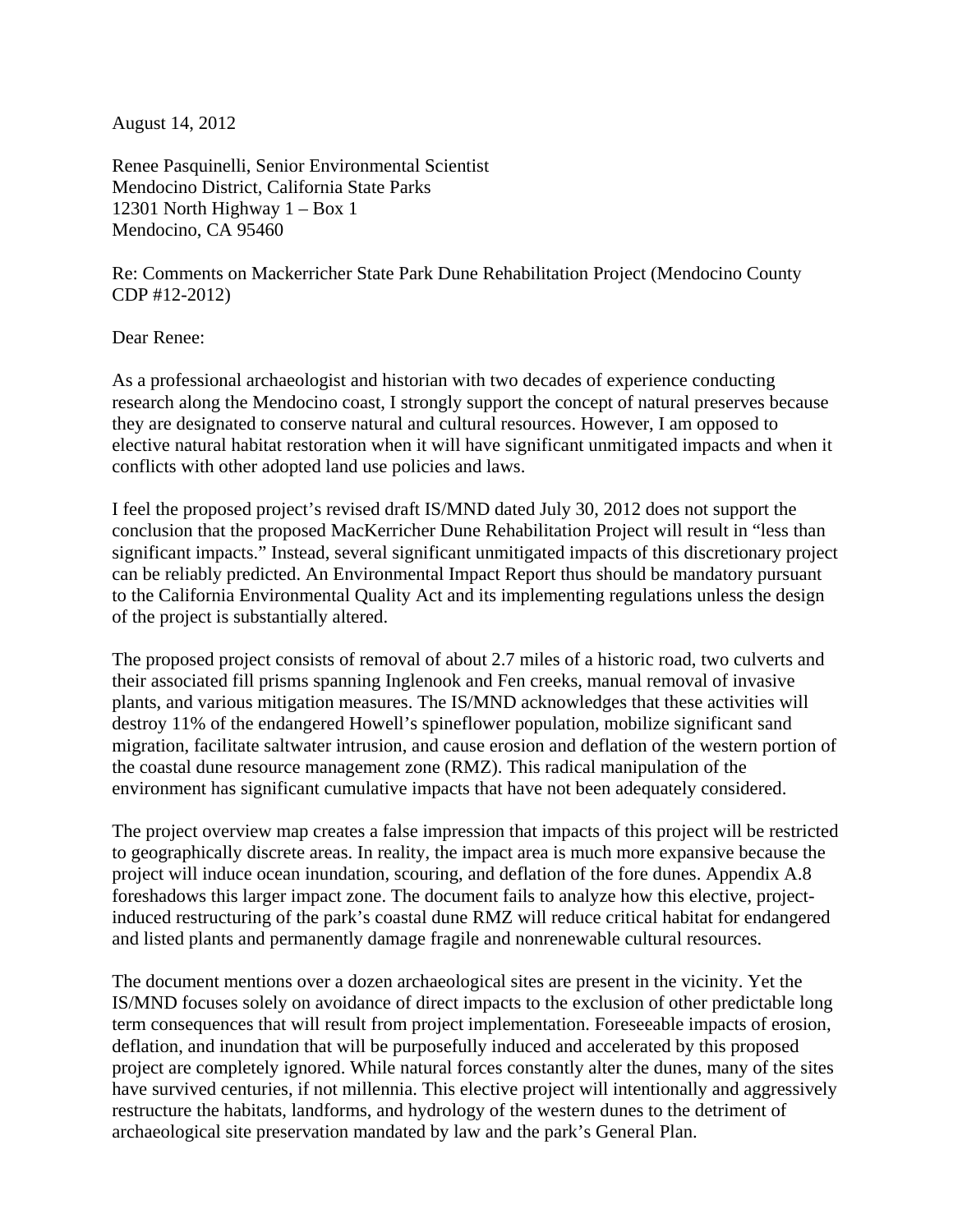Section 15065.4(b) of the CEQA Guidelines states "a project with an effect that may cause a substantial adverse change in the significance of an historical resource is a project that may have a significant effect on the environment." An adverse change is one that will "materially impair" the qualities of a historical resource that convey its historical significance. To address the significant effects of this project on historical and unique archaeological resources, it is necessary to first evaluate whether or not the 14 properties in the project vicinity qualify as unique archaeological sites or historical resources, and then analyze all of the adverse changes that will be caused by the project. That includes landscape alterations induced or accelerated as a direct result of implementing this project.

Although the locations of archaeological sites must be protected from public disclosure, the environmental document for this proposed project must summarize the results of evaluations, provide a complete analysis of all potentially significant foreseeable impacts (not just direct short term ones), and propose mitigation in a manner consistent with CEQA and Public Resource Code 5024. The environmental document must specify how all unavoidable impacts will be mitigated. This document does not address those issues. Project-induced erosion and deflation of dune deposits has the potential to significantly impact archaeological sites through direct destruction or deflation of the vertical stratigraphy that is often essential for conveying their significance under Criterion 4 of the California Register of Historical Resources.

In a similar manner, reductions in the critical habitat of endangered and listed plants and animals should be analyzed in relation to project-induced intrusion of salt water. The heightened fore dunes and haul road presently buffer that intrusion. If endangered and listed plants and animals will be adversely affected by increased salt water intrusion caused by the project, that loss of critical habitat also should be analyzed.

In summary, there is a potential for significant environmental consequences that remain unanalyzed and unmitigated. Preparation of an EIR is thus required unless the scale of the project is radically reduced. I feel strongly that it is inappropriate to prioritize preservation of renewable natural resources to the detriment of nonrenewable cultural resources. As an professional archaeologist, I would like to request the confidential cultural resource analysis that will be used to support approval of the undertaking. You may contact me at thadvanbueren@directv.net or (707) 964-7272 if you have questions. Thanks for giving my comments careful consideration.

Sincerely,

Thad M.Van Suere

Thad M. Van Bueren P.O. Box 326, Westport, CA 95488

cc: Milford Wayne Donaldson, State Historic Preservation Officer Liz Burko, California Department of Parks & Recreation Jan Wooley, California Department of Parks & Recreation Dionne Gruver, California Department of Parks & Recreation Abbey Stockwell, Mendocino County Department of Planning and Building Services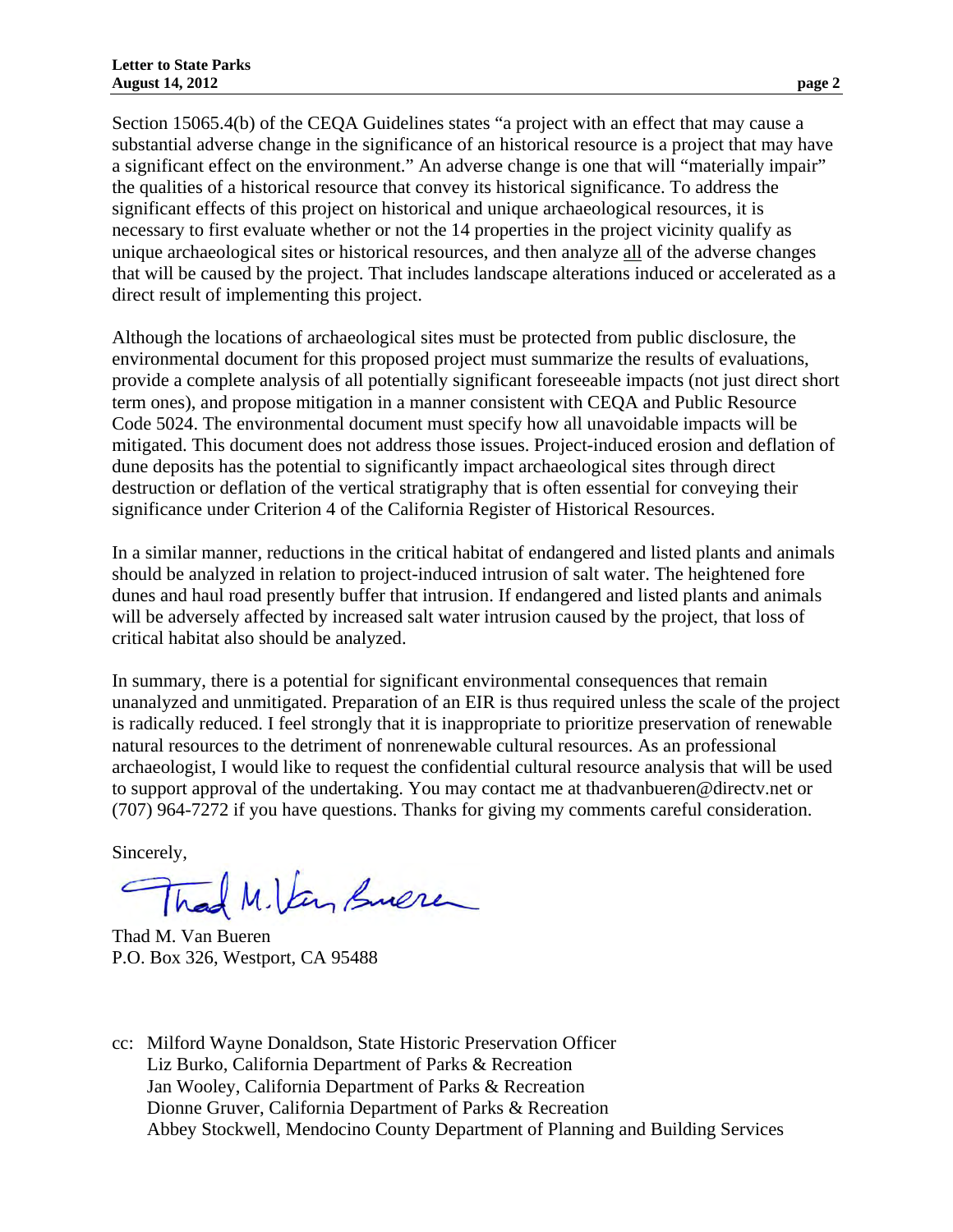August 20, 2012

Renee Pasquinelli California State Parks c/o Russian Gulch State Park 12301 North Highway 1, Box 1 Mendocino, CA 95460

Dear Ms. Pasquinelli:

I believe the Ten Mile Dune Restoration project should be halted because the Mitigated Negative Declaration prepared by State Parks is inadequate. This massive project proposes removal of a long existing dune barrier (the nearly 100 year old haul road), removal of two culverts on Class I streams, destruction of endangered plants and unknown impacts on the sensitive habitat. I have reviewed two geologic reports (Bedrossian and Wollenburg) on the dunes and both of them indicate that sand movement will accelerate because of the removal of the haul road. The project lacks adequate mitigation for sand movement.

The Sand Grain Analysis Report in the MND states that "Removal of the road and culverts, in conjunction with the removal of non-native vegetation on the windward side of the road, will eliminate the barriers to natural sand movement within the Ten Mile Dunes. Natural coastal dune formation processes are likely to be re-established, […] As a result of these natural processes, more sand is likely to blow inland (nearshore) over the short-term (defined as 50 years) especially in the northern lobe. The addition of sand will change the configuration of the dunes as they migrate to the east (i.e., additional transverse dunes could develop and/or grow in height farther inland), the nature of the vegetation, and the drainage patterns throughout the dunes."

In the "Geology and Soils" section, p. 86 "Less than significant impact" is check next to the question, "Would the project b) Result in substantial soil erosion or the loss of topsoil?" The discussion on the following page states "Removal of the asphalt and road base would expose the soil beneath, which consists of unconsolidated sand particles. It is expected that the native sands would be dispersed by the prevailing NW winds and blow inland (nearshore) over the short-term (50 years), forming a series of longitudinal-shaped foredunes perpendicular to the coastline. The small nearshore dunes would collect more sand and continue to grow, most likely around small clumps of vegetation, until some threshold size is reached. The movement of sand from the nearshore foredunes to farther inland areas is inhibited by the large expanses of dune and wetland vegetation that occur between the foredunes and the separated transverse dunes to the east. These processes are consistent with the goal of the project, i.e., to return the dune system to a more natural state and restore the dynamic processes within the Preserve."

The discussion states that "the movement of sand from the nearshore foredunes to farther inland areas is inhibited by the large expanses of dune and wetland vegetation" yet the geology report in the appendix states that "The addition of sand will change the configuration of the dunes as they migrate to the east, the nature of the vegetation, and the drainage patterns throughout the dunes." The geology report states that the removal of the road is likely to cause more sand to blow inland and that this addition of sand will change the nature of the vegetation while the discussion in the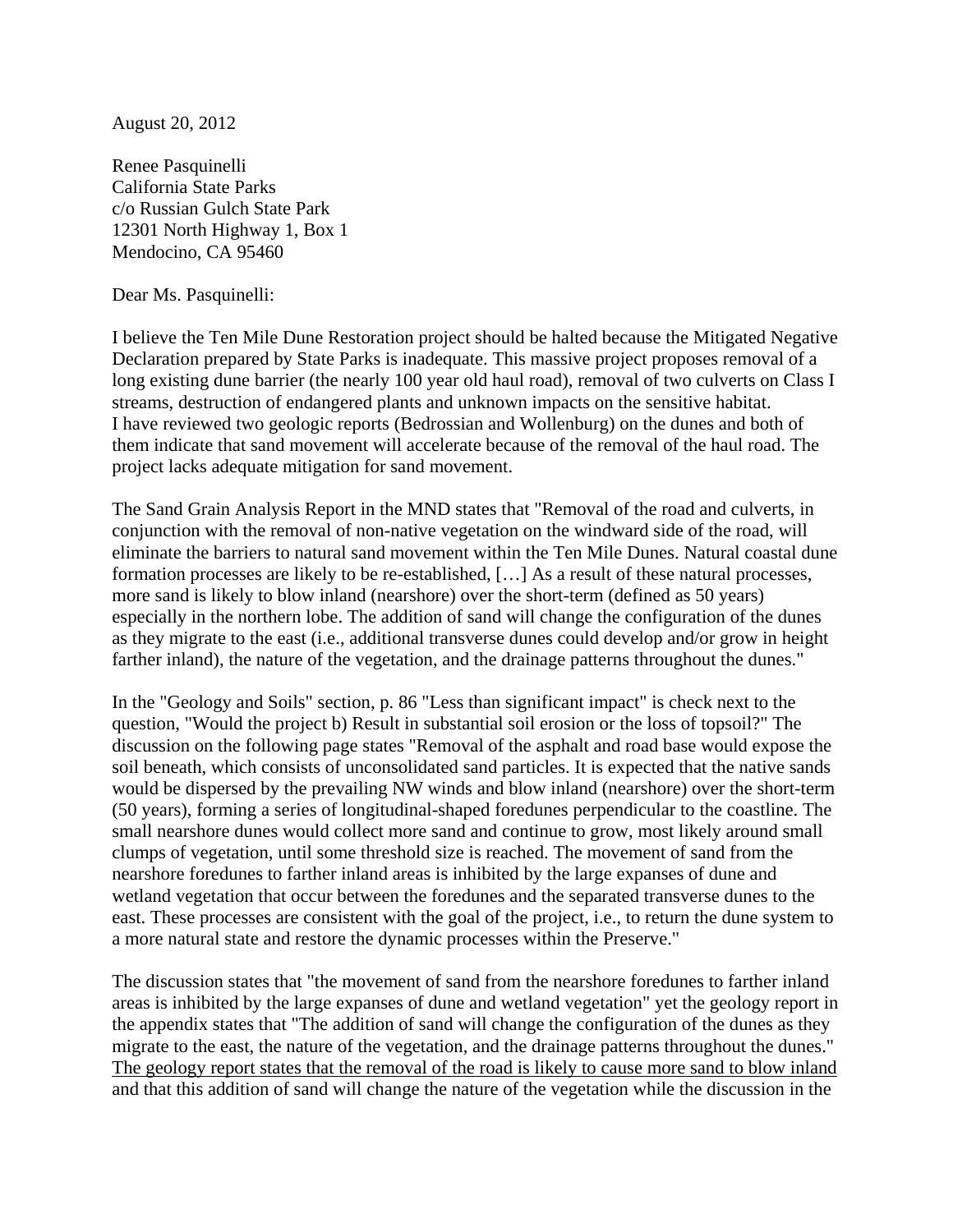MND states that sand movement is inhibited by the large expanses of dune and wetland vegetation.

These statements are absolutely contradictory. How can State Parks claim that there is no impact when their own document can't agree if there is an impact? Geologists say an impact is likely but State Parks changes this statement in their discussion by dismissing their own appendix document. Furthermore, the discussion states that "the small nearshore dunes would collect more sand and continue to grow, […] until some threshold size is reached." But what happens after this threshold is reached? What is the threshold? What will the sand do after the threshold is reached? These are questions that illustrate a potentially significant effect throughout the dune system. They are effects that are not stated, nor are they mitigated.

State Parks has also failed to recognize the information put forth in their own publication, "Inglenook Fen, A Study and Plan." Page 86-87 shows the outline of the Ten Mile Dune as it evolved from 1920 to 1972. The 1920 line practically cuts the present day sand dune system in half. There are numerous references in the document about the destabilization of the dunes from off road vehicles and how the dunes have moved over pasturelands. Yet State Parks does not recognize the unnatural state these dunes have been in and how more manmade intrusion could cause further destabilization. The effects of this project could be extremely significant and once the road is gone, there will be no putting it back.

In addition to the increased sand movement caused by this project, access to the area, particularly during periods of high water will be negatively and permanently altered. When the culverts are removed, the streams will not be passable. Maintaining access to this portion of the coast is mandated in the State Parks Plan. State Parks' own general plan maps the trail through the Ten Mile Dunes. The trail is also designated as the "California Coastal Trail" (see http://californiacoastaltrail.info/hikers/hikers\_main.php?DisplayAction=DisplaySection&County Id=4&SectionId=345). This map of the Coastal Trail has the haul road as the California Coastal Trail from near the Ten Mile River southward to north of Inglenook Creek. The MND proposes to abolish the trail access where it exists through the dunes yet there is no mitigation for this.

State Parks has no regard for the public input. Ms. Renne Pasquinelli stated at an informational meeting held 08/06/2012, that Parks didn't have to have the meeting but they did it anyway. There has been no public input regarding this project. SP has been very protective of this undertaking and has been unwilling to share information until forced to do so by the public. For years SP used herbicides to control European Beach grass with no notice to the public or adjoining land owners.

Implementation has begun prior to approval: SP hired a contractor to remove the road before the MND was complete. Now they are moving ahead with collecting seeds of federally endangered plants! This sends a message to the public that Parks is going to move ahead with the project no matter what. What if those seeds didn't need to be collected? What will be the environmental impact of collecting the seeds if the project doesn't happen, or, if the project gets put on hold? What's the point of even commenting on the MND if the work is progressing without proper review?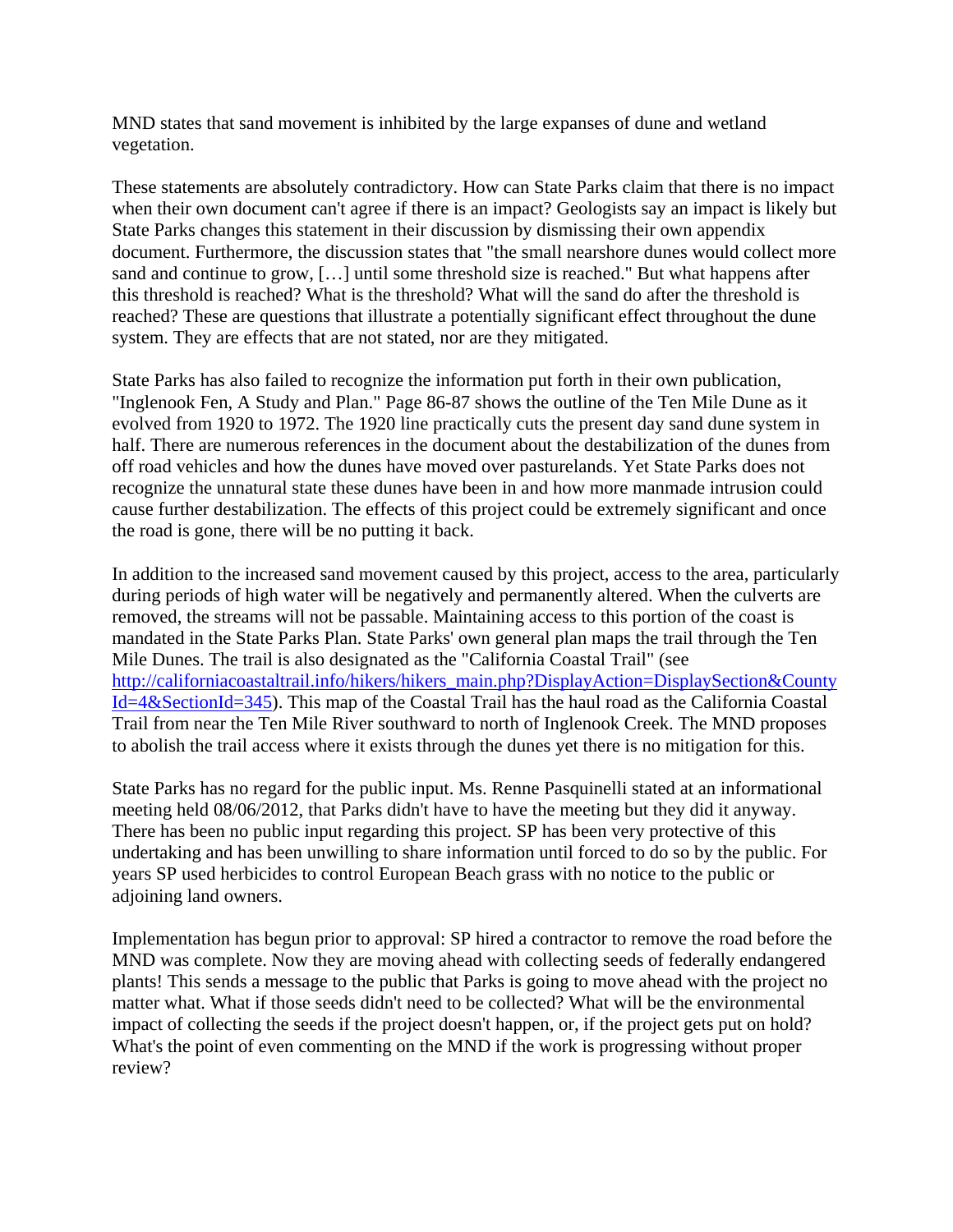As Assemblymember Jared Huffman, (D-San Rafael), pointed out in a letter written July 20, 2012,"…I've repeatedly expressed my concern about the lack of transparency and the fortress mentality at State Parks." The Ten Mile Dune Restoration Project is an excellent example of those flaws.

The Mitigated Negative Declaration prepared by State Parks does not sufficiently address all the potential negative impacts of this project. The impacts of this operation will be permanent and impossible to reverse. Please stop the Ten Mile Dune Restoration Project.

Sincerely,

Maryellen Sheppard

cc: Loren Rex, Superintendent, California State Parks lrex@parks.ca.gov Senior Environmental Scientist, California State Parks rpasquinelli@parks.ca.gov Bob Merrill, District Manager, California Coastal Commission bmerrill@coastal.ca.gov Martha McClure, North Coast Representative, California Coastal Commission, mmcclureccc@co.del-norte.ca.us

Wesley Chesbro, Assemblymember, State Capitol, PO Box 942849, Sacramento CA 94249-001 fax (916) 319-2101

Abbie Stockwell Mendocino County Planning Dept 120 West Street Fort Bragg, CA 95437

Jared Huffman 3501 Civic Center Drive Suite 412 San Rafael, CA 94903

Noreen Evans Ukiah Office 200 N. School Ukiah, CA 95482

Mendocino County Board of Supervisors, 501 Low Gap Road, Room 1010, Ukiah, CA 95482

- Carre Brown, 1st District Supervisor (email)
- John McCowen, 2nd District Supervisor (email)
- John Pinches, 3rd District Supervisor (email)
- Kendall Smith, 4th District Supervisor (District covering Inglenook) (email)

• Dan Hamburg, 5th District Supervisor (email)

Dan Gjerde,  $4^{th}$  District – January 2013. (email)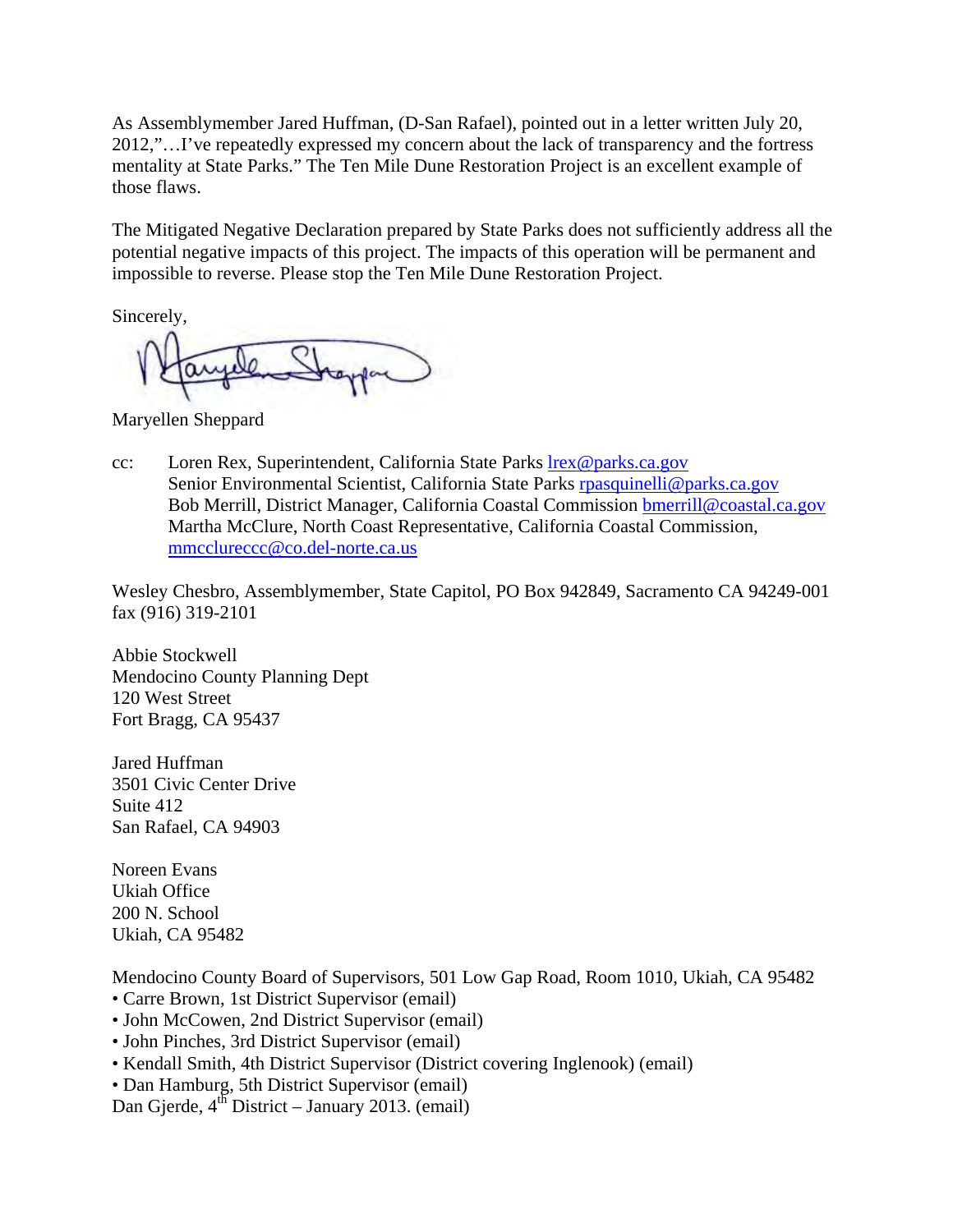EVALUATION OF "INITIAL STUDY, MITIGATED NEGATIVE DECLARATION, INGLENOOK FEN‐TEN MILE DUNES NATURAL PRESERVE, MACKERRICHER STATE PARK, DUNE REHABILITATION PROJECT, JULY 30,2012"

BY: DAVID E. PAOLI, P.E.

.

27000 N HIGHWAY 1

FORT BRAGG, CA 95437

August 26, 2012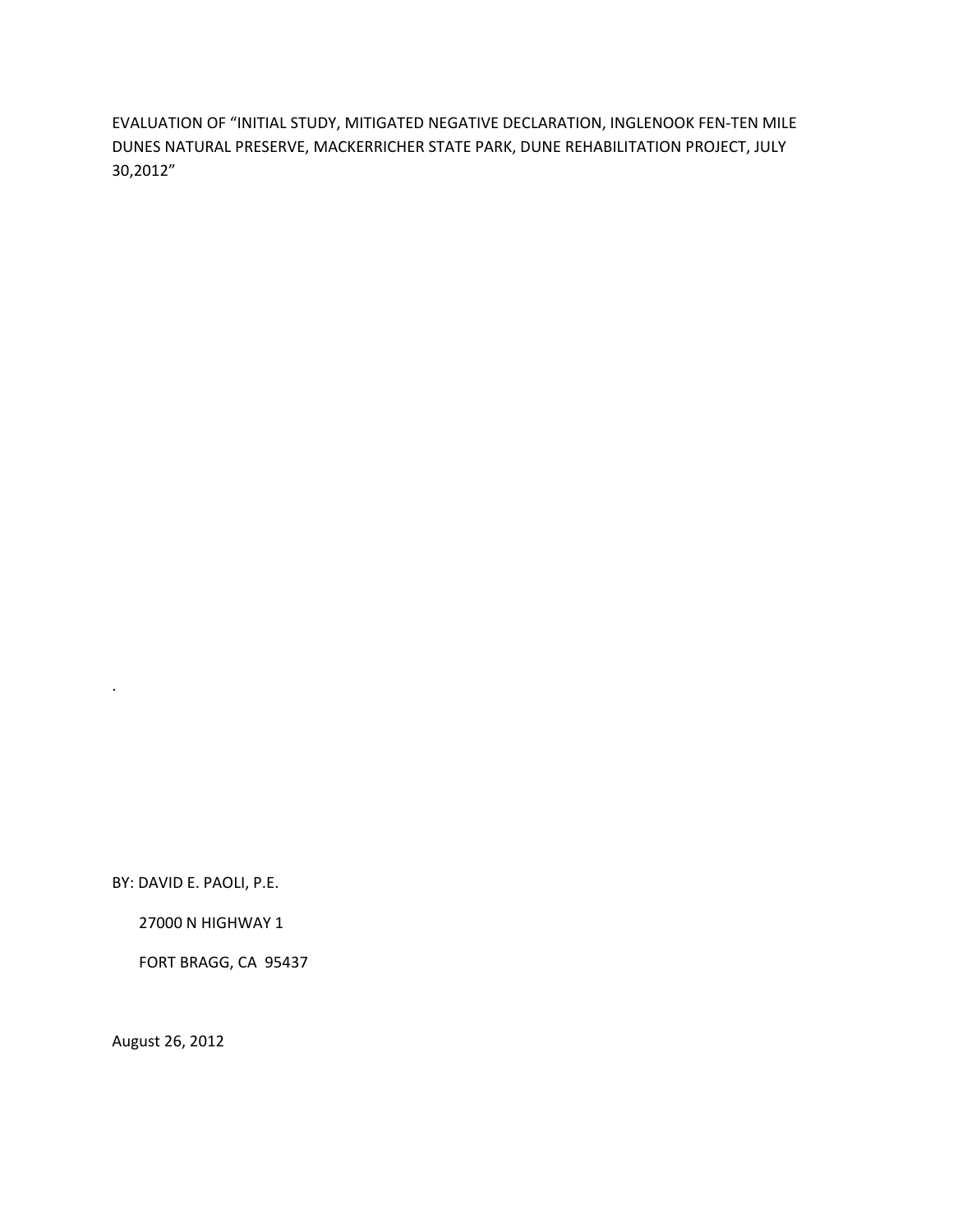BACKGROUND OF DAVID E. PAOLI, P.E.

Born in 1941 in Fort Bragg. Educated in Fort Bragg Schools. Received grade of "D" in typing in 8<sup>th</sup> grade. Vowed to marry a good typist. Graduated from Humboldt State College, major in Civil Engineering, 1965. Married an Award‐Winning typist in 1967 who had grown up in Inglenook. I became a California Registered Civil Engineer in 1968. Have actively practiced Civil Engineering and related fields ever since in California, Oregon and Washington State. First surveyed ¾ mile of boundary between State Parks and private land at Inglenook in 1978. Established Paoli Engineering and Surveying in Fort Bragg in 1980. Since establishment, have worked on 2180 projects, many of which involved issues of geology, wetlands, rare plants, soils, erosion, Best Management Practices, boundary and legal issues. Have been resident of Inglenook off-and-on since 1980 and continuously since 2003. Walk approximately 2 miles every day on the Inglenook Fen‐Ten Mile River Dunes area. My Award‐Winning typist died in 2008 so this EVALUATION is written by me and typed by me, still an amateur after all these years.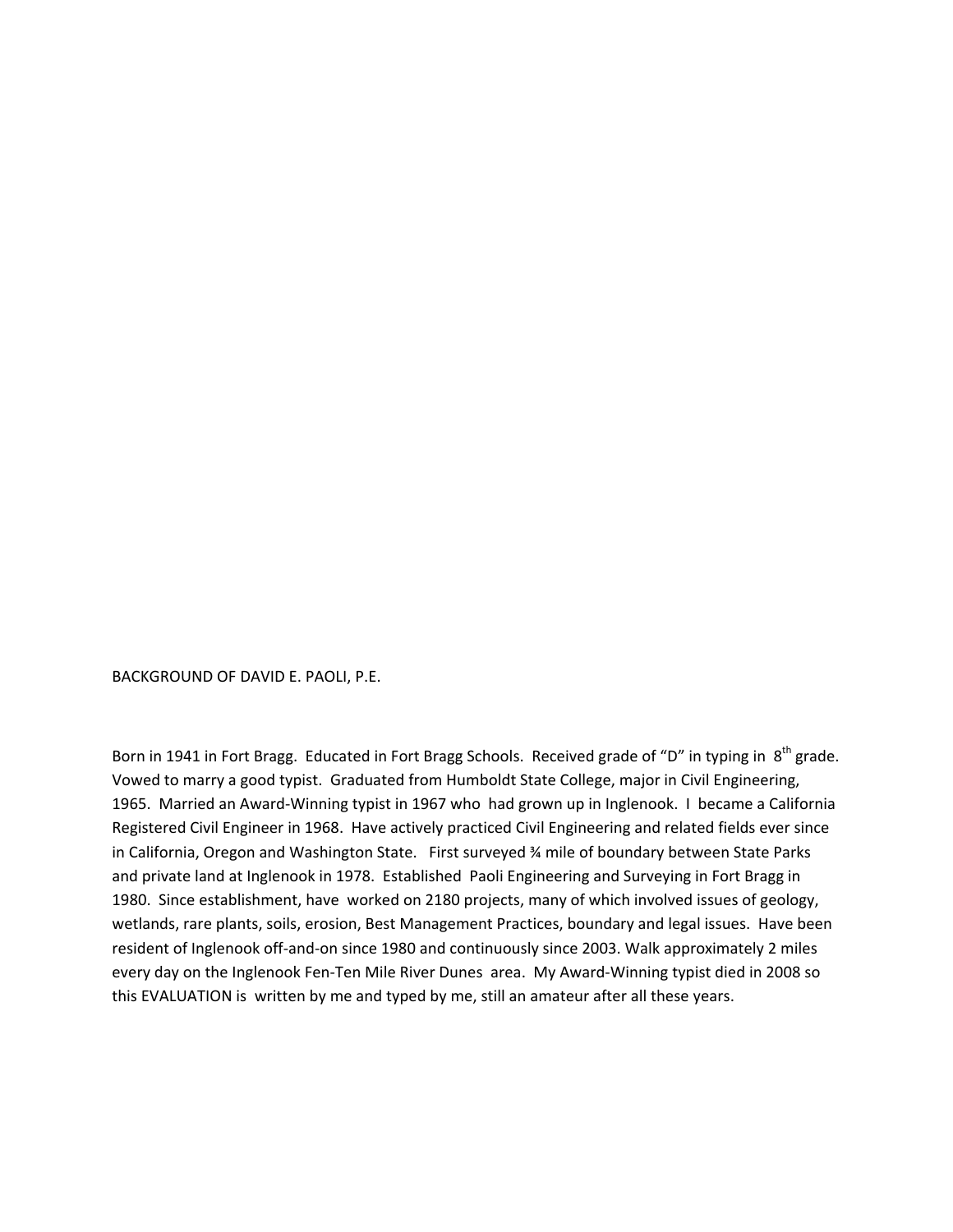## AVOWED PURPOSE OF PROPOSED PROJECT

To improve and increase habitat for endangered species, primarily the Snowy Plover, Howell's Spineflower and Menzies' Wallflower. These habitat improvements will be accomplished by the removal of 2.7 miles of Haul Road and the removal of the final 60 acres of European Beach Grass on State Parks property. Any negative impacts will be mitigated by specific actions identified in the REPORT.

### MY POSITION

The Snowy Plover (Plover), Howell's Spineflower (Spineflower) and Menzies' Wallflower (Wallflower) are all found in the same general area. However, we are taught in the Parks report (THE REPORT) that the Plover, in order to nest, needs an area free from plant intrusion. The Parks plan is to remove habitat presently occupied by the two plants and reshape that area for use by the Plover. Parks will make up the plant's loss of area by seeding and transplanting on existing bare dunes and areas presently choked with European Beach Grass (Beachgrass).

My analysis which follows assumes that the removal of the Beachgrass and Haul Road will indeed increase the area available for the Plover to nest, if it chooses to do so. However, the removal of these two items will remove an important buffer that has existed for decades and the result will be a sharp decrease in the habitat available to these plants, damage to large areas of existing wetlands and a sharp increase in the rate of sand movement across the Park and on to private land. The Parks Report does not adequately analyze the effects of their proposal. I believe that based on my evidence plus numerous other deficiencies that are being addressed by other persons commenting on THE REPORT, an Environmental Impact Report should be prepared.

### MY METHODOLOGY

Earlier in August, using my survey grade Total Station equipment, I surveyed cross sections at right angles to the Haul Road at five locations, shown on Exhibit A. This is an average of one section every half mile, which is not adequate but the best I could do with limited time and resources. I believe that Parks overflew the entire project using the very latest technology and could have developed cross sections at a reasonable spacing, but that information was apparently never developed for use. My purpose in developing the sections was to estimate the areas and quantities of sand that might be affected by the removal of the Dunegrass and the Haul Road. These quantities are key elements in analyzing the Environmental Impact of the project. The quantities do not show up in THE REPORT, which may mean that they have never been calculated, which I believe demonstrates a serious shortcoming of the work presently done.

Section A, the most southerly section, is in the gap between the washed out section to the south and the still continuous Haul Road to the north. The ocean storms have removed the Haul Road from this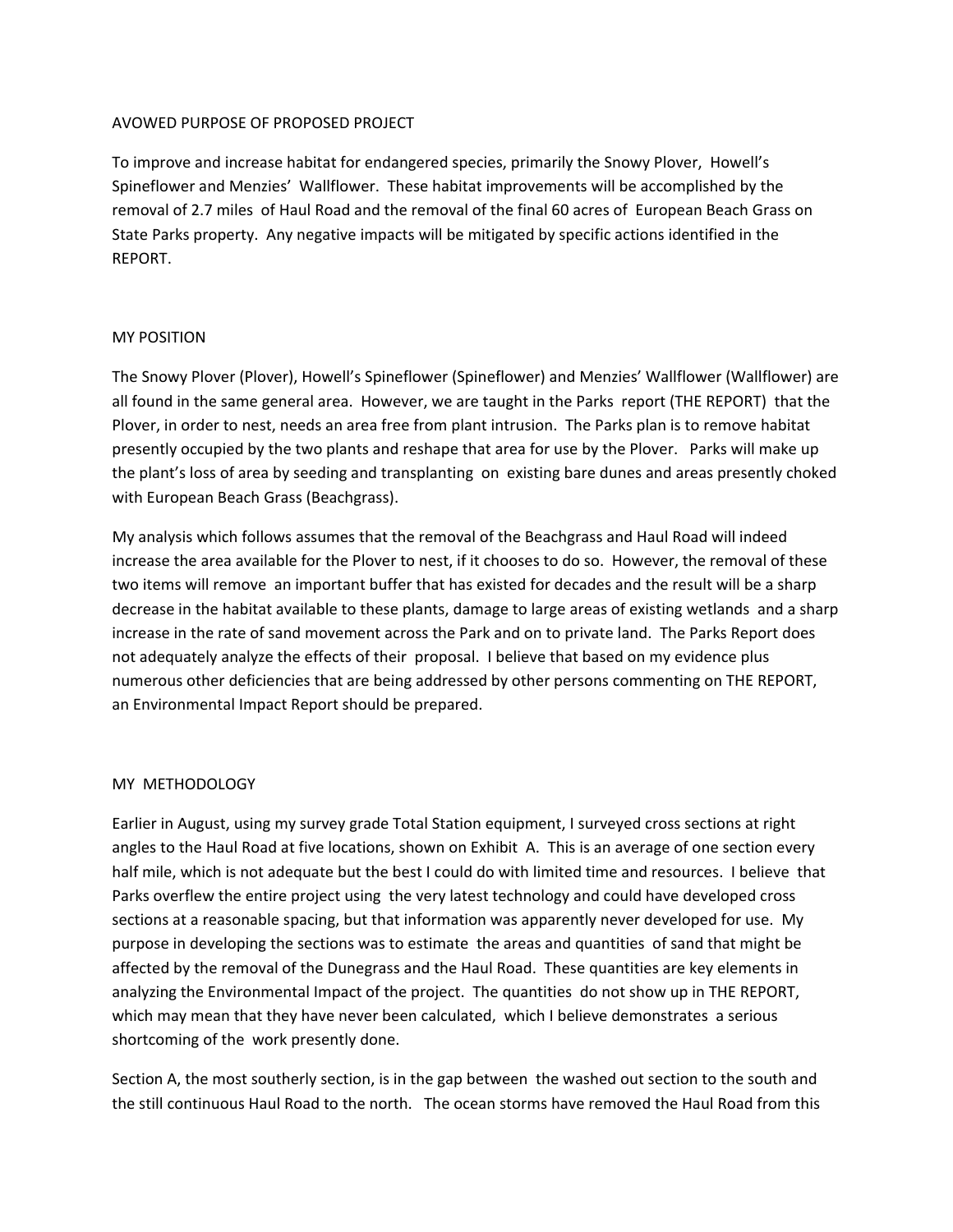area so I considered it representative of what the Haul Road area to the north would be like after removal of dune grass , pavement and base rock, and ocean storms have done their work over several winters. In short, it would be representative of what Parks is trying to achieve.

Section B is at the 5‐foot diameter culvert where Fen Creek crosses under the Haul Road. Section C is about 700 feet south of Inglenook Creek, while Section D is about 1000 feet north of the Inglenook Creek culvert and Section E is about 1000 feet south of the turn on the north end of the Haul Road. This spacing gave me two sections for the north dune, two sections for the middle dune and one section as a base line. Exhibit B shows these five sections. Please note that the horizontal scale and the vertical scale are not the same; the full size drawing has a horizontal scale of 1 inch equals 50 feet and a vertical scale of 1 inch equals 10 feet. This is sometimes done to increase the accuracy of measurements that are plotted by hand, such as these measurements. It is seldom done using electronic plotting and calculating, but it still yields accurate results.

From Section A I deduced the average slope of beach east of the High Tide Line was 1.5 feet per hundred feet, or 1.5%. Per the legend, the solid lines on each section represent the existing ground lines, while the dashed lines represent the approximate future ground line after the removal of the Haul Road and the passage of time necessary to obliterate the Haul Road. These sections and the calculations based upon them are the basis for the subsequent sections of this report.

## SNOWY PLOVER HABITAT

I am not a biologist and do not claim to be an expert on any of these rare plants or animals. But I can read and I can measure, and so I conclude that the Plover needs a habitat in proximity to their food source, which here is found in the wet sand adjacent to the ocean. They also need a relatively flat beach and very few plants present for predators to hide behind. Based on these criteria and measuring from the High Tide Line to the existing toe of slope, I calculate that the Plover presently has up to 26 acres of suitable nesting habitat adjacent to the north dune, no usable habitat adjacent to the middle dune, and up to 27 acres of usable habitat adjacent to the south dune. After implementation of the Parks plan there might be an additional 56 acres of habitat on the north dune , 36 acres on the middle dune and no additional habitat on the south dune. These numbers presume that the new area formed by the reshaping will be kept free from plants by a continuing maintenance program. I don't think this was covered in THE REPORT, but it should have been.

So I have made a calculation of how much habitat might be available for the Plover, presently and in the future. But it does not quantify how many birds might nest on the additional land, because I do not find any mention in the report of how many nest now or even if there is a minimum acreage necessary to induce nesting or what the average is in some similar habitat. In looking over available data I did find a 1990 report done for State Parks that included the statement that no Plovers had been seen nesting on this beach for 10 years. So if none had been nesting since 1980, this makes 32 years without a viable production. I have observed that the areas roped off for the plover's nesting use has decreased from 3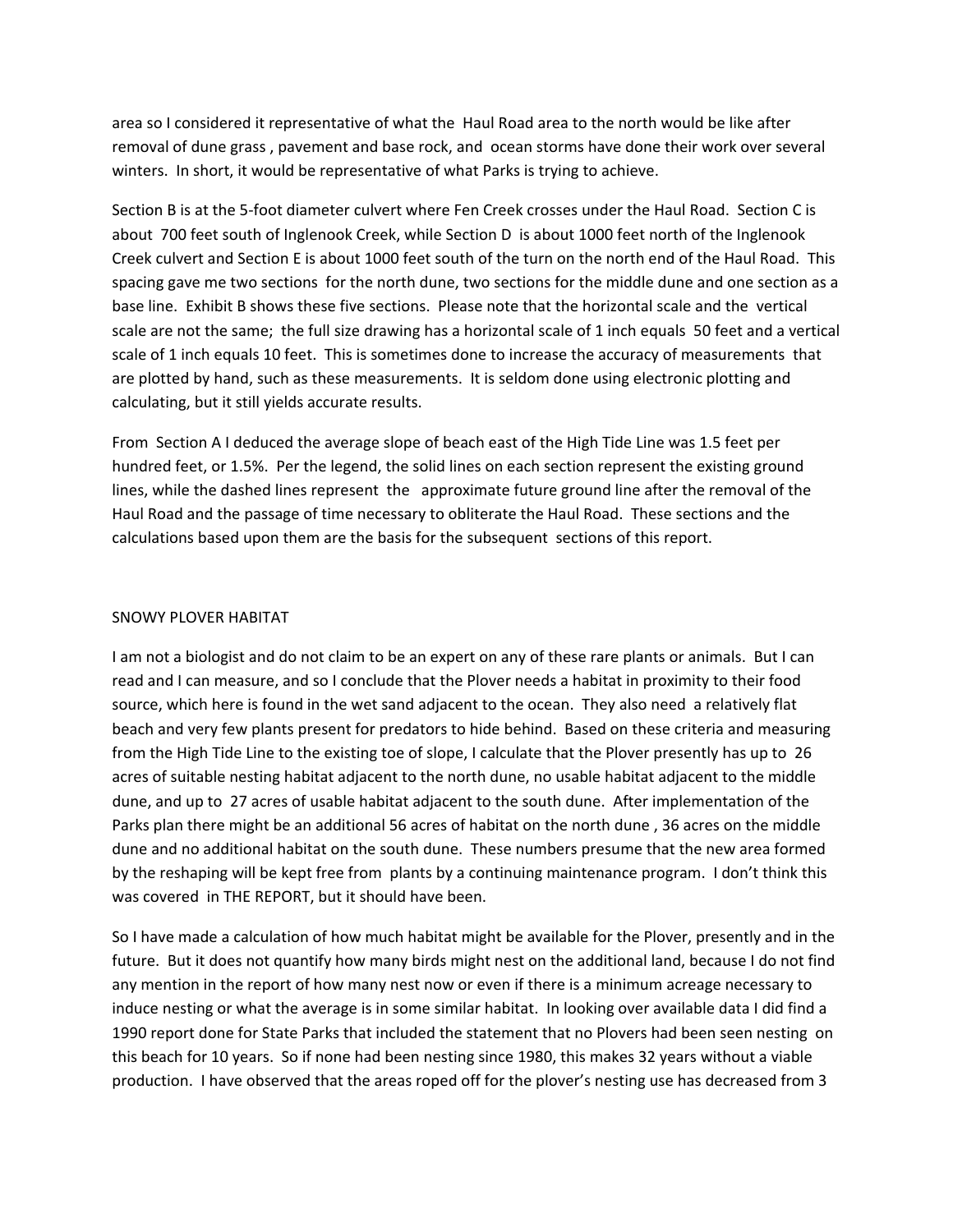areas over the last few years down to 1 this year. This seems to indicate the policy makers believe the possibility of a viable nesting area is in decline and indeed there might not be a viable area here.

Based on elementary mathematics, if (26 +27) acres = 0 chicks, adding (56+36)acres might still yield 0 chicks. Maybe the issue is not the acreage available. Does anyone have any information about how many Plovers used to nest on this beach, or if they ever did nest here? It seems to me that information of that sort should be vital in any management plan. But the information is not in THE REPORT. Have we studied the possibility that Ravens have multiplied and their sharp eyes and beaks wiped out whatever eggs nesting Plovers were trying to hatch, or the skunks and raccoons I see on the beach are responsible, or any other idea of what happened? Maybe the answer is to hire a group of Rangers to keep these animals off the beach. They are much more numerous up here than dogs or people, and much hungrier. To concentrate on one hypothesis such as more area equals more Plover without any factual basis is NOT GOOD SCIENCE and to spend large amounts of time and money ON A HUNCH is not a prudent use of public resources. An EIR is needed.

## HOWELL'S SPINEFLOWER AND MENZIES' WALLFLOWER

The fact is most of the 56 acres and 36 acres of dunes that would be significantly reshaped by the Removal Concept is presently habitat to these plants. Based on my observations, the Wallflower has a widespread distribution, but the Spineflower does particularly well in proximity to the Haul Road and the east side of the Haul Road, especially in the Middle Dune area. A widespread erosion of their habitat from the base of dunes to the east side of the Haul Road might remove a significant percentage of their present growing area, perhaps as high as 1/3 of the Spineflower area. I speculate on the number because I did not find an estimate in THE REPORT, so what else can I do? That number should be in THE REPORT.

So let us assume that the Haul Road is gone and the plants just move inland without any net loss in their numbers. Not a problem? My calculations indicate that if the dunes are reshaped as shown on Exhibit B, approximately 698,000 cubic yards of sand will move from its present position on the north dune and 288,000 cubic yards of sand on the middle dune. Most of this sand will move to the east and fill in the low‐lying wetland areas immediately east of the Haul Road. If this wetland area is 500 feet wide and 10,000 feet long it will be buried to a depth of 5 feet. Of course this burial will not all happen at once, because the sand will continue to move to the east. Now these numbers are incredibly high and can't be true, but Parks has not included any estimate of the quantity of sand their proposal will move, so until they do, we are stuck with my figures.

What do we know about the reaction of these endangered plants to being covered by several feet of sand? We really don't know anything. An EIR is in order.

So let's assume the sand just disappears and does not fill in the wetlands. The foredune and Haul Road just go away, then everything is swell. Right? Well no. Exhibit C, Titled "Impacts of Sea Level Rise on the California Coast', done in 2009 for the State of California, shows current area at risk from a flooding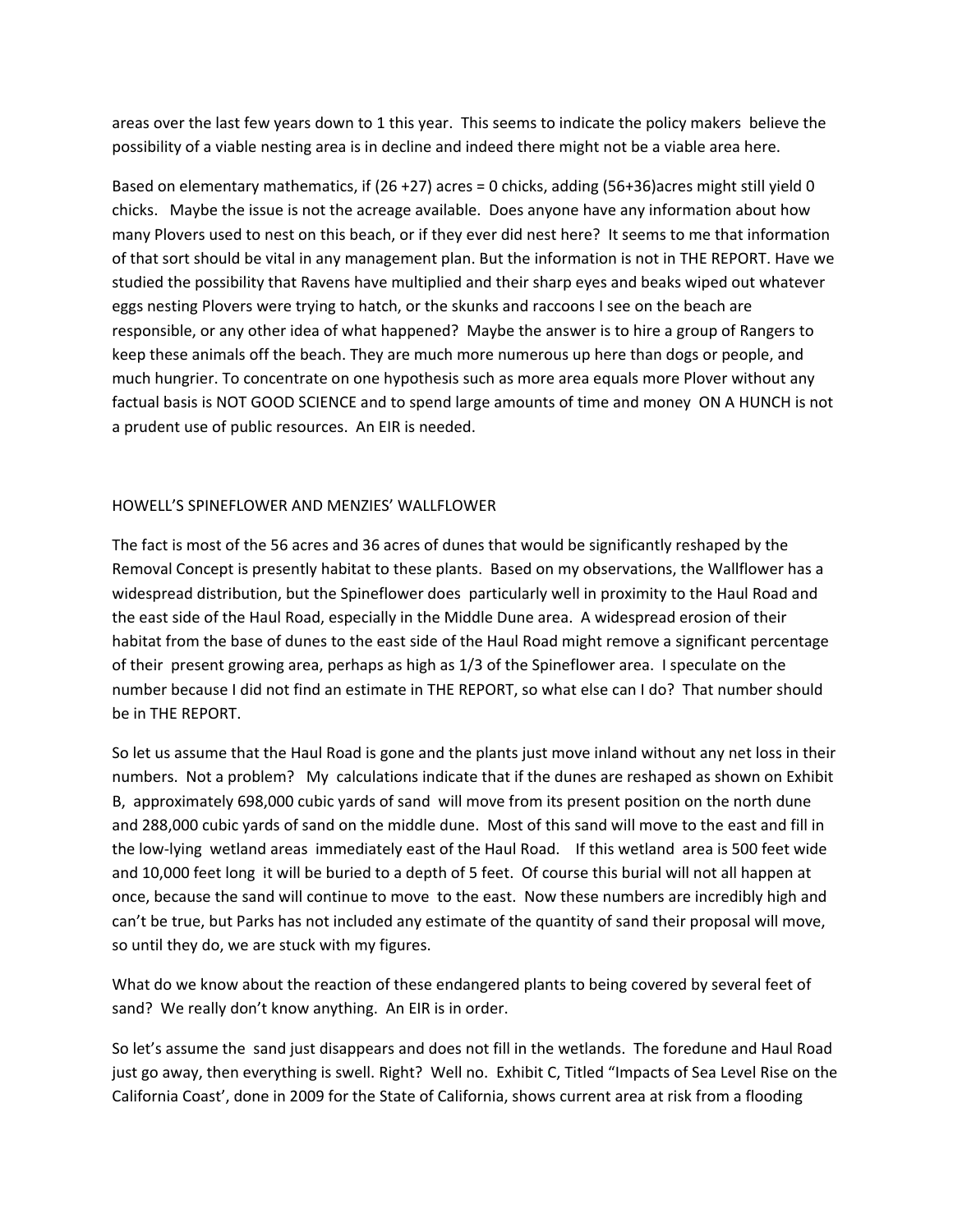event that could occur on the average every 27 years. This takes in a very large area, up to 1500 feet inland based on scale, which could mean a wave of possibly 25 feet high. An event this large would cover the Haul Road and flood the wetland areas with salt water. There is no indication in THE REPORT that these endangered plants tolerate salt water, so I assume they do not. The Haul Road and perhaps much of the foredune will be topped, but what will happen when a smaller flooding occurs, which will happen more frequently? My Exhibit B indicates that with the removal of the Haul Road and foredunes a flooding event of just 6 feet above Mean High Tide will flood the existing wetland area inland from the Haul Road. So this removal will endanger habitat more frequently than presently occurs. An EIR is in order.

### **WETLANDS**

My calculations reported above indicate that many feet of sand will drift into the wetlands close to the Haul Road. This will include the traditional wetland areas along Fen Creek and Inglenook Creek. THE REPORT simply does not deal with these issues.

#### EROSION

My May, 2012 report titled "Report on the Destabilization of the Ten Mile Sand Dunes" describes , in words and pictures, the damage that is presently occurring from the removal of Beachgrass that Parks started 10 years ago. They started this process without CEQA review and have continued it ever since. This May report is included as an attachment to this present document. I contend that they have been in violation of CEQA for the time that they did their first removal and that any EIR or CEQA document go back and consider the impact from that beginning. Sections of the present THE REPORT clearly state that removal of Beachgrass and Haul Road will cause sand movement. The 2000 report that Parks commissioned, titled " Draft Feasibility Study for the Northern Segment of the MacKerricher Coastal Trail Project" states that "The lack of vegetation in the hind dunes permits unrestricted sand movement over large areas" and " Any management plan developed for European beachgrass shall consider adjacent property owners and their concerns with dune mobilization and encroachment." The sand on the dunes grows plants and is by several definitions a soil. The willful and premeditated erosion of soil that had been stable is a crime in California and subject to huge fines. The erosion of soil on to neighboring properties is something that a civil engineer tries to avoid through Best Management Practices and all levels of government have strict policies against. An EIR is in order.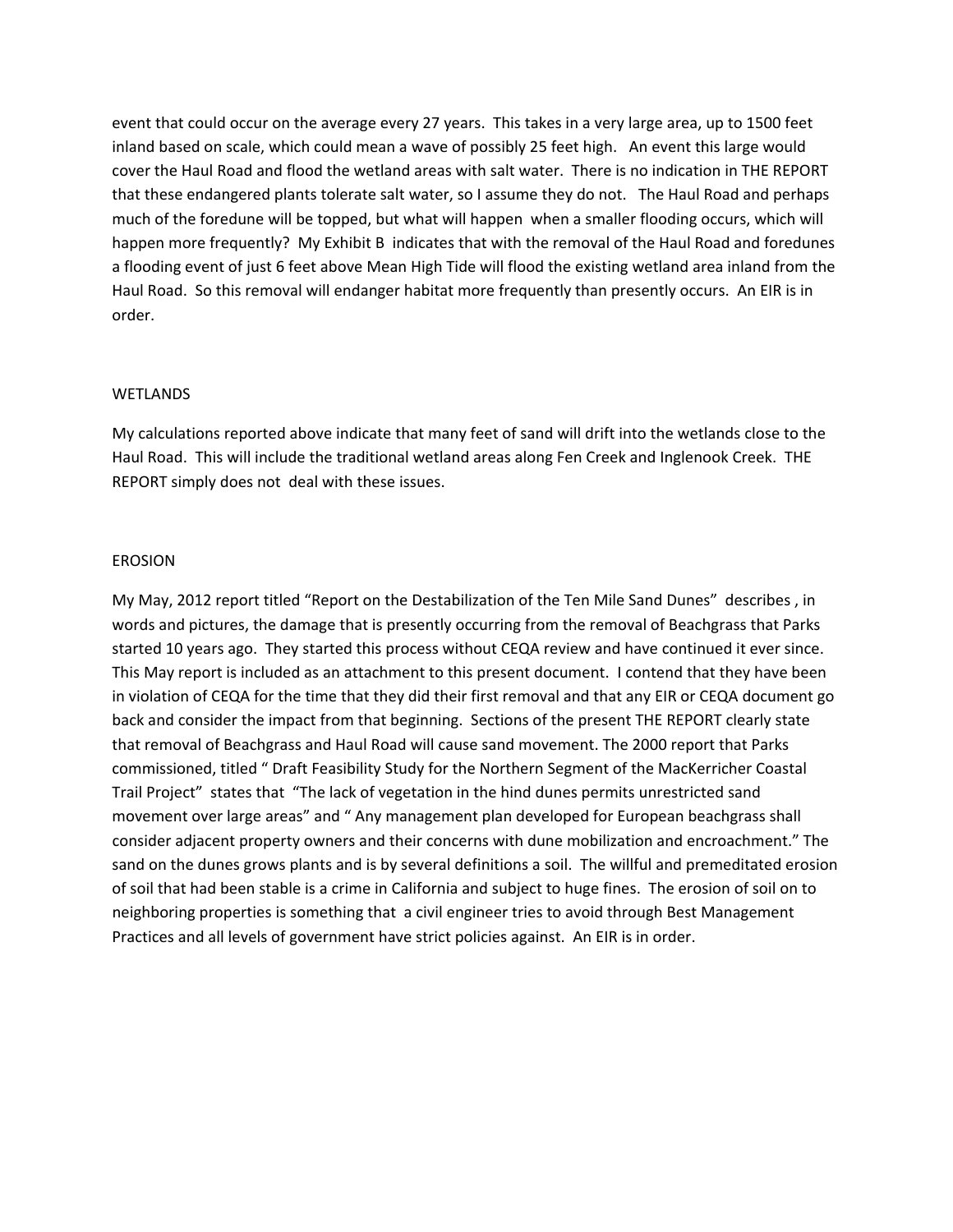# Amy Wynn Coastal Development Permits

Land Use Planning 703 North Main Street Fort Bragg CA 95437 ph: 707-964-2537 fx: 707-964-2622 www.AmyWynnCDP.com

August 31, 2012

- TO: Renée Pasquinelli, Senior Environmental Scientist Mendocino District, California State Parks c/o Russian Gulch State Park 12301 North Highway 1, Box 1 Mendocino CA 95460
- RE: Comments on Revised Draft IS/MND for MacKerricher State Park Dune Rehabilitation Project Mendocino County CDP #12-2012

Dear Renée,

Thank you for revising the original Draft MND for the MacKerricher State Park Dune Rehabilitation project. I appreciate that you have eliminated the proposal to use herbicides for removing the invasive European Beach Grass.

As you know, The Revised Draft MND is a massive document. I have focused my review specifically on the statement in the Draft MND that State Parks has begun implementation of the project prior the adoption of the MND. In particular State Parks has begun the collection of the seeds of federally and state endangered and threatened species, the Howell's spineflower and Meznies's wallflower (Mitigation, Monitoring, and Restoration Plan for Vegetation and Rare Plants, Page 37, Proposed Schedule). Does State Parks have an agreement with the CA Department of Fish & Game and the US Fish & Wildlife Service to take the seeds of these federally and state listed species prior to approval of the project? Please provide evidence of approval for the take of these seeds so that I may better understand this process.

This section of the MND raises some questions for me, which I request be addressed prior to any permitting of this project. Please see further expansion of my comments and questions below.

Thank you for your response to these questions and concerns.

Sincerely, Amy Wyn

#### Encl: n/a

CC: Loren Rex, Superintendent CA State Parks; Rick Macedo, Senior Environmental Scientist, DFG; John Hunter, Biologist, USFWS; Abbey Stockwell, Planner, County of Mendocino; Bob Merrill, North Coast Program Manager, CA Coastal Commission; Marie Jones, Community Development Director, City of Fort Bragg; Ruth Valenzuela, Senior Field Representative, Welsey<br>Chesbro's office; Kendall Smith, County of Mendocino 4<sup>th</sup> District Supervisor; Dan Gjerde, County of Me Supervisor elect. All cc copies distributed by email.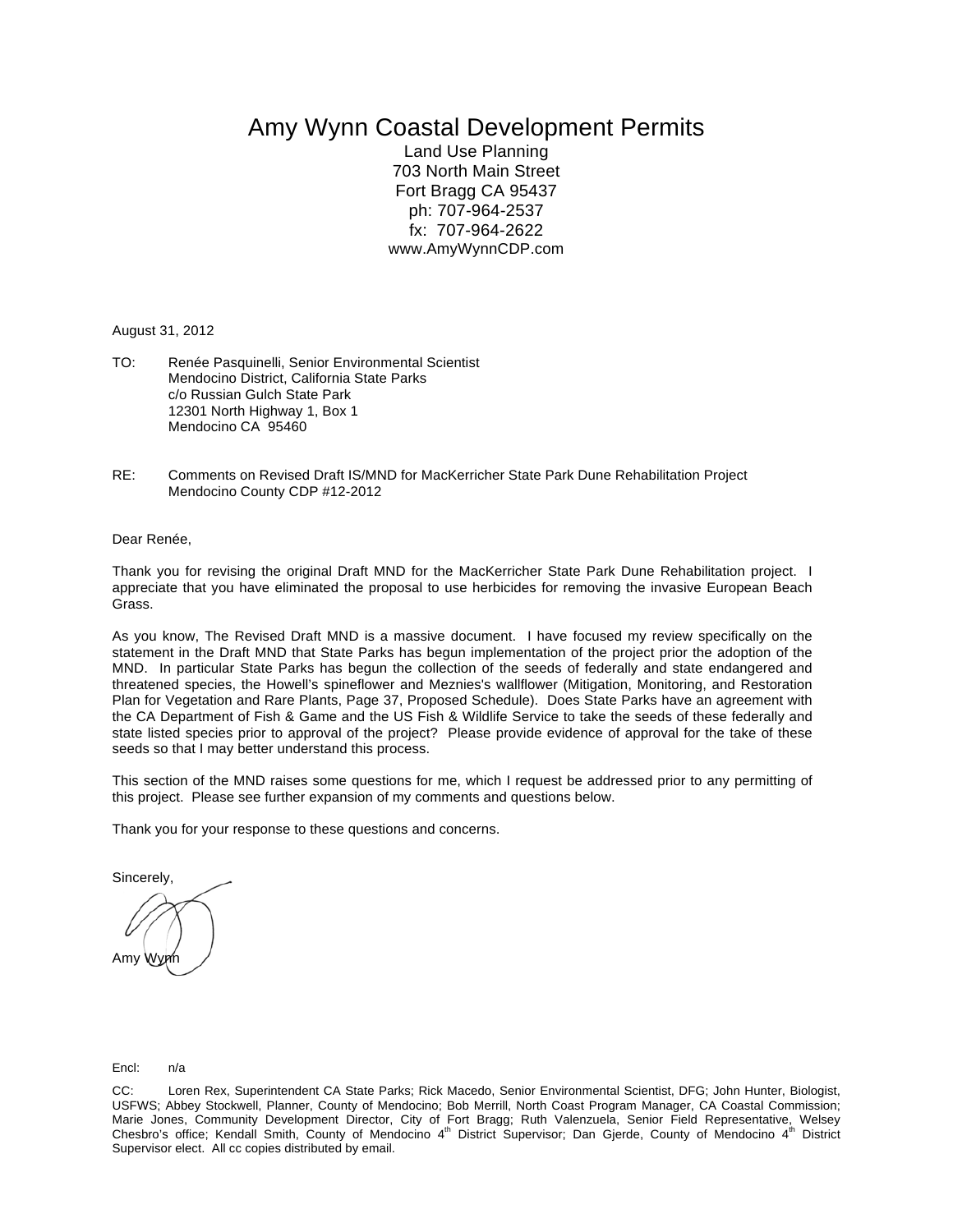## **COMMENTS REGARDING APPENDIX E.2: MITIGATION, MONITORING, AND RESTORATION PLAN FOR VEGETATION AND RARE PLANTS**

## **1. PROJECT IMPLEMENTATION PRIOR TO APPROVAL OF MND & PRIOR TO ISSUANCE OF PERMITS**

The element of this MMP that has me most in a quandary is that implementation of the spineflower and wallflower mitigation has already begun, before the project has been approved. Spineflower and wallflower seed collection began in July 2012. Collection of seeds of species that are both federally and state listed has the potential to significantly negatively impact this year's seed bank. Analysis of this potential impact has not been provided, nor do I see that this action has been approved. This action should not begin without approval of the MND, the Coastal Development Permit and any related permits from USFWS and DFG. Specifically, please address in the responses if and when federal and state permits were acquired, or by what means State Parks has the authority to collect seeds of federally and state endangered and threatened species. Please address the procedure that has been implemented for this project regarding taking viable seed as that action relates to both the Federal Endangered Species Act and the California Endangered Species Act as well as the County's Local Coastal Program.

Approval of a complex project such as this can take years, especially for controversial projects that are appealable not only to the County Board of Supervisors but also to the California Coastal Commission. If this project is never approved, federally and state endangered plants will have been impacted for no reason. What happens if the seeds that were taken never needed to be collected? What is the environmental impact of collecting viable seeds if the project doesn't happen, or if the project review becomes prolonged or even put on hold? Development of guidelines for propagule (seed) treatments is slated for November 2012, which is four months *after* propagules have been collected. How can you develop a protective protocol for a potentially impactful action after-the-fact?

As clearly stated in the Proposed Schedule, the mitigation methods will be developed *after* the MND comment period ends. It is difficult to meaningfully address a project that does not present specific mitigation methods during the CEQA public comment period. What is the beneficial effect of commenting on a proposed project if the work has already commenced? Are there other project measures that have begun?

*"Specific methods and techniques for promoting seed germination, preparing seedbeds, and dispersing and incorporating seeds into substrates, and for other methods pertinent to propagule collections and introductions into planting sites, have not been fully developed. We will compile information on this topic over the next several months, and specific methods for each species, or for suites of species, will be appended to this plan."* 

MMP, Pg 36, Para 3

### *"Proposed Schedule*

*"A complete schedule for the implementation of this plan has not been completed. Preparatory activities, including propagule collections and pre-Project monitoring, have started as of July 1, 2012. Upon completion of this plan, we will assemble a provisional schedule in coordination with CSP.*

*"Provisionally identified milestones and due dates are as follows:*

- *Baseline inventory and monitoring in Project area completed: Aug. 31, 2012*
- *In-project monitoring for project requirements: as of Project start*
- *Completion of Years 1 and 2 mitigation plan implementation budget: Oct. 1, 2012*
- *Mitigation site selections: October 1, 2012*
- *Development of customized protocols for the monitoring of mitigation measure objectives: initial versions by November 1, 2012*
- *Completion of standardized photographic monitoring protocols: Nov. 1, 2012*
- *Establishment of monitoring areas, sites, and plots for compensation and enhancement mitigation measures: November 1, 2012*
- *Initiation of mitigation site preparatory treatments: no later than November 1, 2012*
- **Development of guidelines for propagule treatments, seedbed preparations, and dispersal methods and techniques: November 15, 2012**
- **Introduction of Chorizanthe and Erysimum seeds into compensation sites: Dec. 1 or upon a minimum of 5 inches of precipitation recorded in Fort Bragg after October 1, 2012, whichever is later**."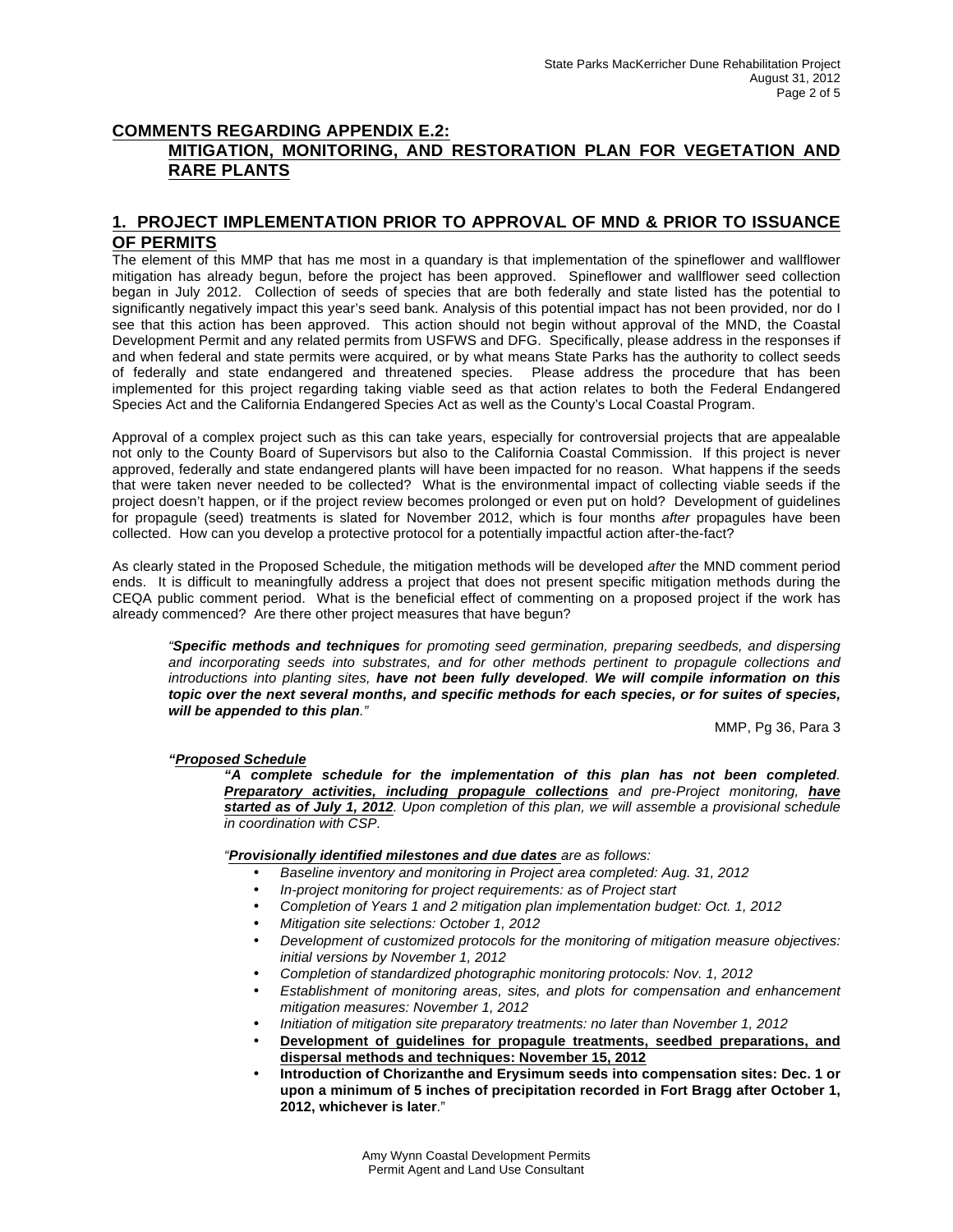MMP, Pg 37, Para 3

*"The following constitutes an incomplete, and provisionally prioritized, list of geographical areas, habitat types, and other vegetation types to consider in the selection of sites for compensation and enhancement measures specified for Chorizanthe and Erysimum (\* asterisks denote sites of high to moderate priority for site selection purposes)….*

*"The selection of compensation and enhancement mitigation sites will be completed by October 1, 2012. …A map will be prepared to display the array of mitigation sites selected and provisional locations of nested plots."* 

MMP Pg 34-35

### **1.a Recommended Action:**

To address these concerns, I recommend that the County of Mendocino take action to address this activity, such as requiring that:

- 1. Seed collection shall halt until permits have been obtained from all Stakeholder Agencies, including but not limited to County of Mendocino, DFG and USFWS.
- 2. Seeds that have already been collected shall be stored in such a manner to minimize seed mortality.
- 3. Prior to planting of the stored seeds, empirical evidence shall be presented for the approval by the relevant agencies that clearly demonstrates that planting seeds will have at minimum a 50% rate of survival within the first year.

### **2. PRESUMED OBSTRUCTION OF ECOLOGICAL PROCESS AND FUNCTION**

State Parks is proposing a major set of mitigations for development (removal of the Haul Road) that is clearly stated as being a being a "presumed obstruction of ecological process and function." State Parks has begun mitigations for a project that has yet to be approved for impacts based on the removal of a "presumed obstruction."

*"While we may not be able quantify the sum of ecological processes and functions, we can use components of ecosystems to communicate how well those ecosystems are functioning. At least, we can convince ourselves, with some arrogance as well as with humility, that designing studies and implementing actions intended to relieve ecosystems of presumed obstructions of ecological process and function will abet our understanding as well as facilitating ecological recovery, insofar as we might presume to know what either means or requires."*

MMP, Pg 4, Para 4

### **2.a Recommended Action**

To address this concern, I recommend that the County of Mendocino take the following action:

- 1. Prior to approval of this project, the applicant shall provide empirical data that proves a nexus exists between the presence of the existing infrastructure that is being proposed for removal and its presumed obstruction of ecological process and function of the spineflower and wallflower species and their habitats.
- 2. Prior to approval of this project, empirical data shall determine if the presence of the existing infrastructure proposed for removal is aiding the survival of the spineflower and wallflower species.
- 3. If the data proves a nexus exists between the existing infrastructure that is proposed for removal and impacts to federally and state listed species, including snowy plover, empirical analysis shall determine if all of the existing infrastructure must be removed to further the protection of these species or if only portions of the existing infrastructure must be removed.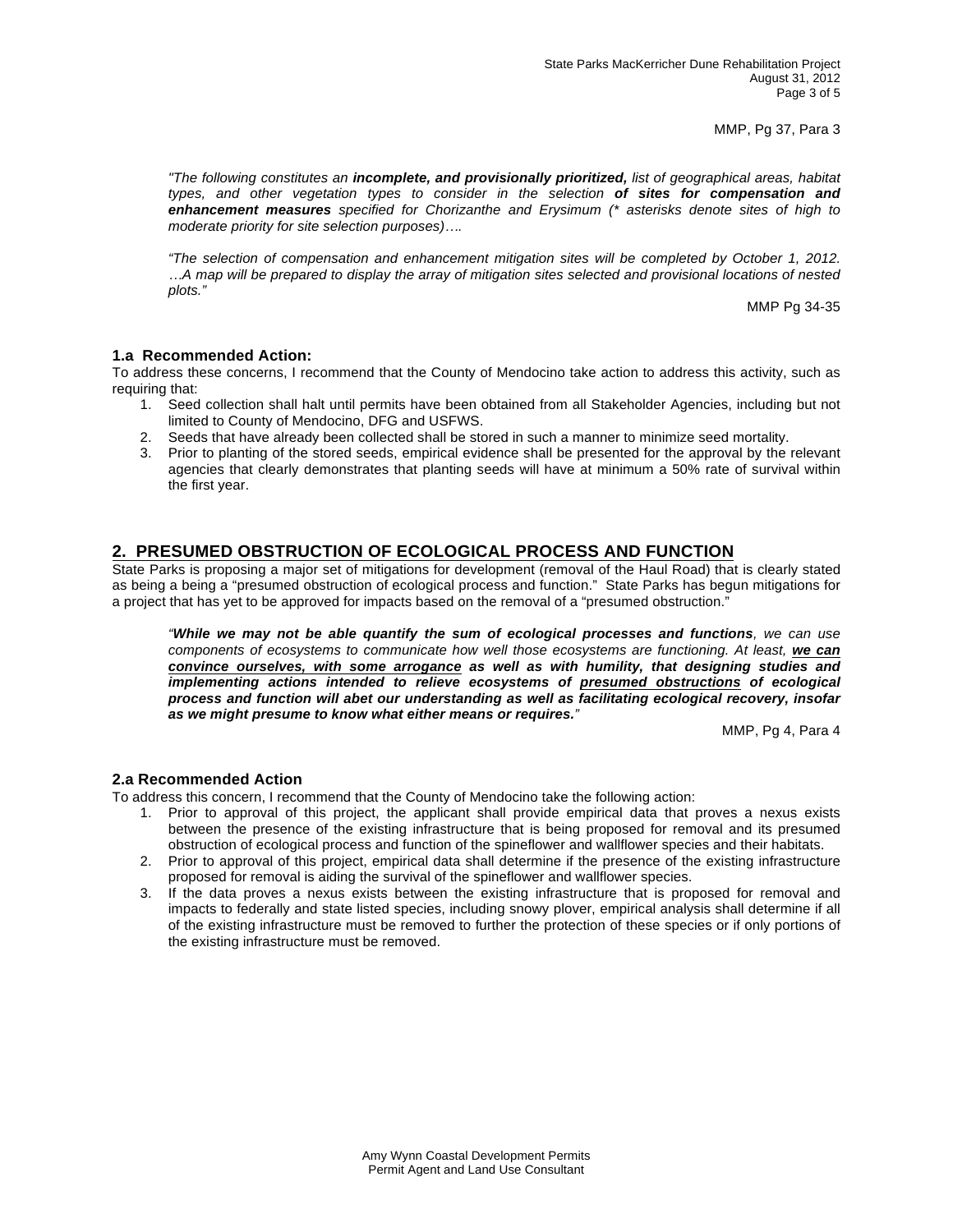## **3. HOLISTIC APPROACH DOES NOT PRECLUDE QUANTITATIVE ANALYSIS**

I thoroughly appreciate the declared holistic approach to maintaining the unique environmental and biotic assets of the Dunes Preserve. Progressive and innovative approaches by biologists used on private projects are often stifled during agency review when their proposed mitigations break the regulatory mold in an attempt to attain a truly sustainable and successful resolution. Adaptive Management is nothing new, it is the norm; all of the Countyapproved projects that have potential impacts to resources utilize Adaptive Management. Citing a holistic approach, however, does not preclude the value of quantitative, scientific analysis. A holistic approach incorporates quantitative analysis.

Within the spineflower and wallflower's lifecycles, please state what percentage of seed typically germinates into mature plants: 100%, 50%, 25%? Will State Parks distribute some of the seed that has been collected to like sites immediately? How will State Parks ensure that the collected seed will propagate when seeded on the dunes? What is the mitigation method if the collected seeds begin to die? Will State Parks have left enough un-impacted, viable seed on site to at the very least maintain the existing levels of spineflower and wallflower and their habitats? Please state whether State Parks will continue to collect seed before the approval of this project.

*"We are not so interested in mitigation measures formulated to satisfy regulatory quotas or to achieve strictly numerically based objectives as we are in providing for the rehabilitation and maintenance of the entirety of the Preserve's ecology. We aim to work with existing environmental conditions rather than force rigid or contrived solutions into places and habitats where they won't work."*

MMP Pg 3, Para 2

### **3.a Recommended Conditions of Approval:**

To address these concerns, I recommend that the County of Mendocino require Conditions of Approval such as:

- 1. Prior to Issuance of the Coastal Development Permit, the applicant shall provide a quantitative set of guidelines for propagule treatments, seedbed preparations, and dispersal methods and techniques. These guidelines shall specify and provide:
	- a. The percentage of seed that typically germinates into mature plants, when left undisturbed in its existing habitat.
	- b. The percentage of seed that typically germinates into mature plants when the seed is collected, stored and artificially dispersed.
	- c. The percentage of seed that will remain in its existing habitat.<br>d. Data to illustrate how many annual generations of plant life
	- Data to illustrate how many annual generations of plant lifecycle it will take for the post-project population levels to reach their pre-project population level.

## **4. EXPRESSED UNCERTAINTY FOR SUCCESS OF MITIGATION METHODS**

The amount of uncertainty specifically expressed in the Project's MMP leaves one to believe that the proposed mitigation for the impacts to the spineflower and wallflower and their habitats may be unsuccessful. It is essential for State Parks provide more certainty prior to moving foreword with this project. This is particularly significant, given that State Parks is tasked with the legal authority by CEQA to approve the effectiveness of the MND. Please specify what is meant by the statement that "most seeds will likely survive project activities?" Does that mean the spineflower and wallflower seeds that will remain on site are sturdy enough to withstand the impact of the heavy equipment that will perform the removal of the Haul Road?

*"The specific nature of impacts to Chorizanthe howellii as a result of Project implantation is*  **uncertain**, since annual plants survive from one growing season to the next as seeds – **these propagules** *will likely survive the short-term disturbance effects of the Project. Promoting the environmental conditions conducive for seed germination is decidedly more important than mitigating negative impacts on individual plants. This topic is elaborated below.*

*… "Project implementation will occur primarily during the dormant season for this annual plant -- August through onset of the rainy season. Plants extant within the Project area will essentially be dead from the outset of more intensive and destructive work activities -- only seeds survive year to year,*  and most seeds are "ripe" and parent plants dead by mid-summer. In light of its annual life cycle, *consideration of losses of individual plants is immaterial, as most spineflower seeds will likely survive Project activities; seed production and survival for future germination are the essence of the annual plant life cycle. Thus, impacts on potential seed germination opportunities (sites and environmental conditions) within the Project area are more important in considering appropriate compensation. As stated above for*